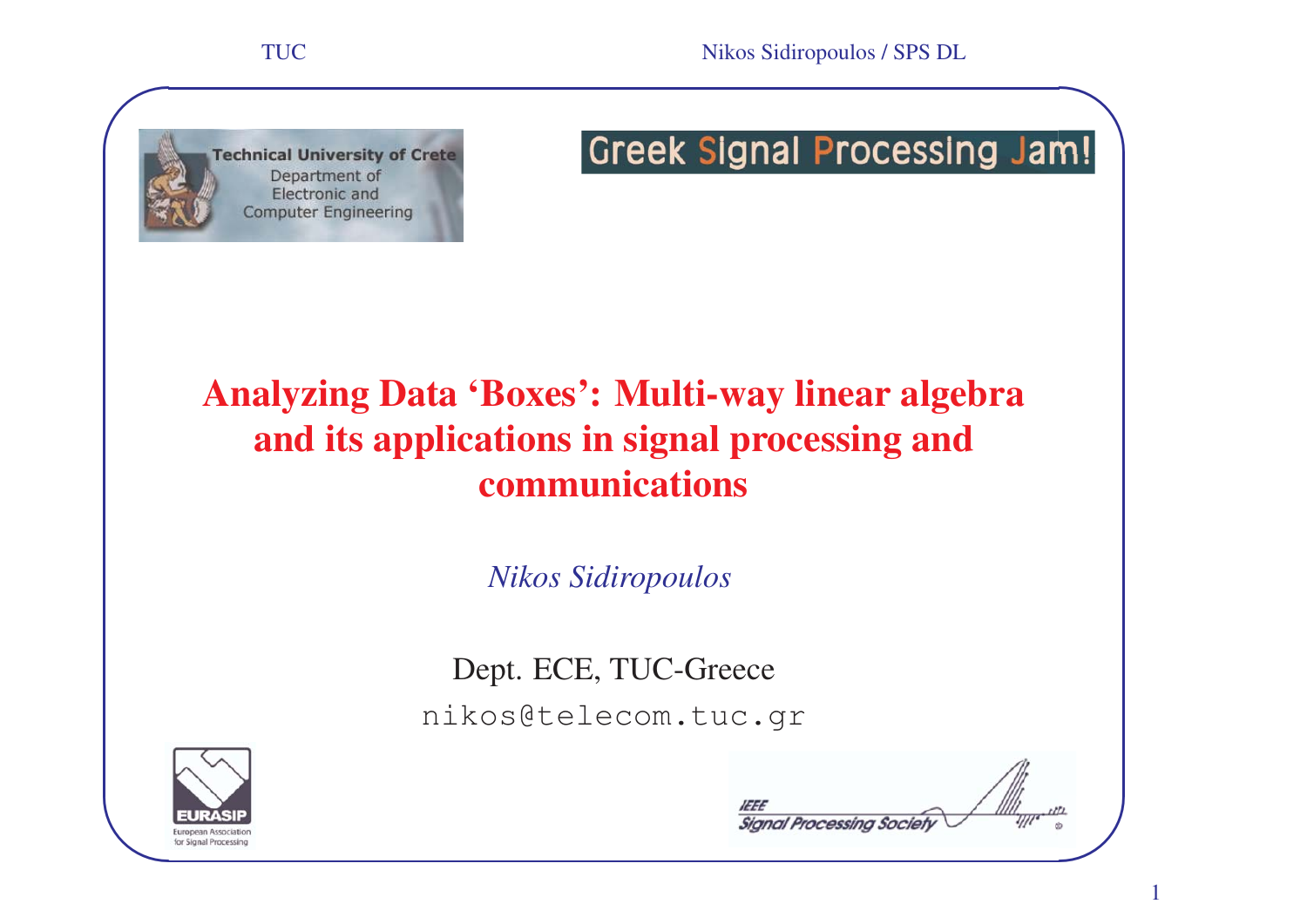# Dedication

*In memory of Richard Harshman (* † *Jan. 10, 2008), who co-founded three-way analysis, and fathered PARAFAC in the early 70's.*

*Richard was <sup>a</sup> true gentleman.*

**✬**

**✫**

**✪**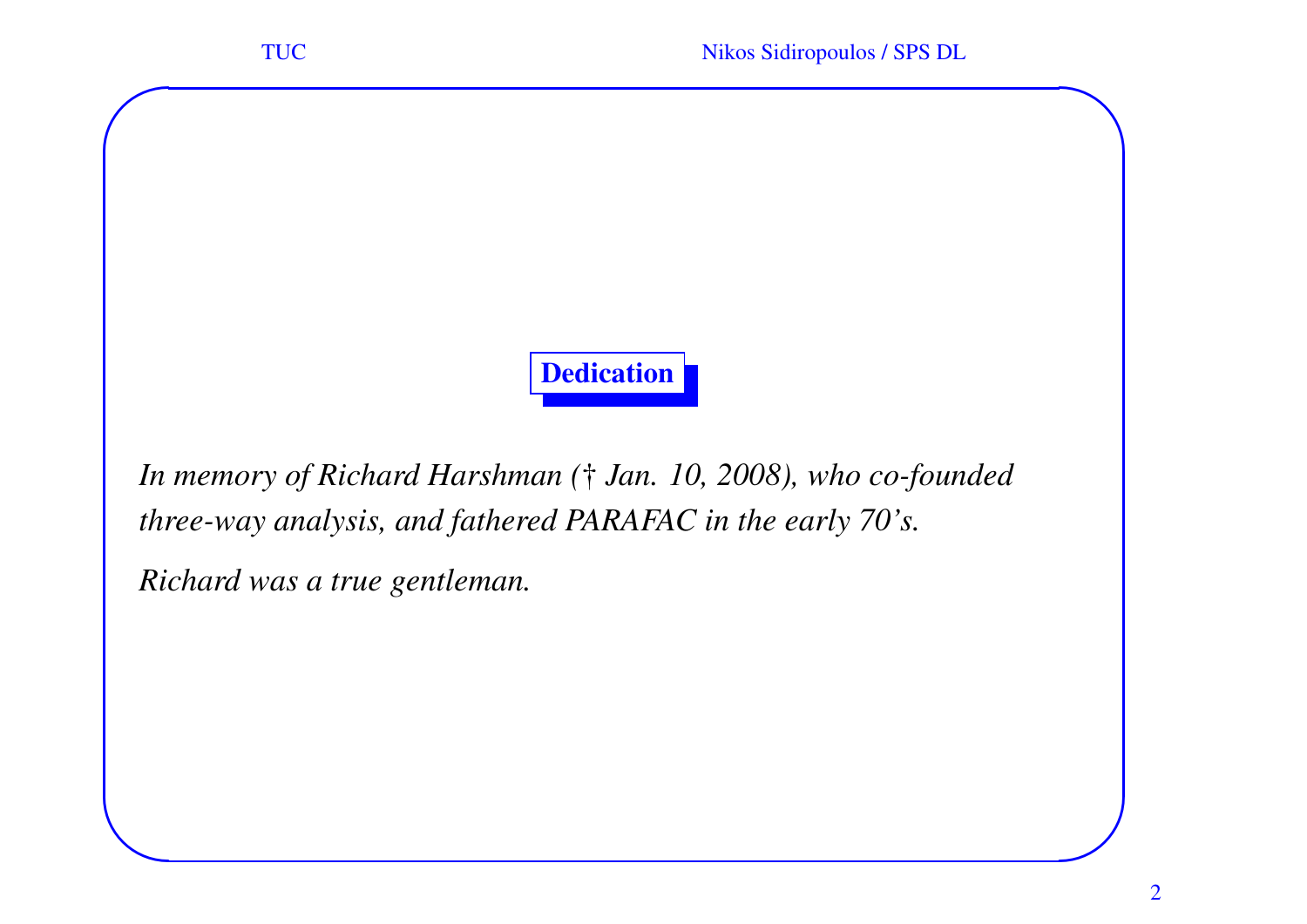

❏ 3-way Students: X. Liu, T. Jiang

**✬**

**✫**

- ❏ 3-way Collaborators: R. Bro (Denmark), J. ten Berge, A. Stegeman (Netherlands), D. Nion (ENSEA-France & TUC-Greece)
- ❏ Sponsors: NSF CCR 9733540, 0096165, 9979295, 0096164; ONR N/N00014-99-1-0693; DARPA/ATO MDA 972-01-0056; ARL C & N CTA DADD19-01-2-0011

**✪**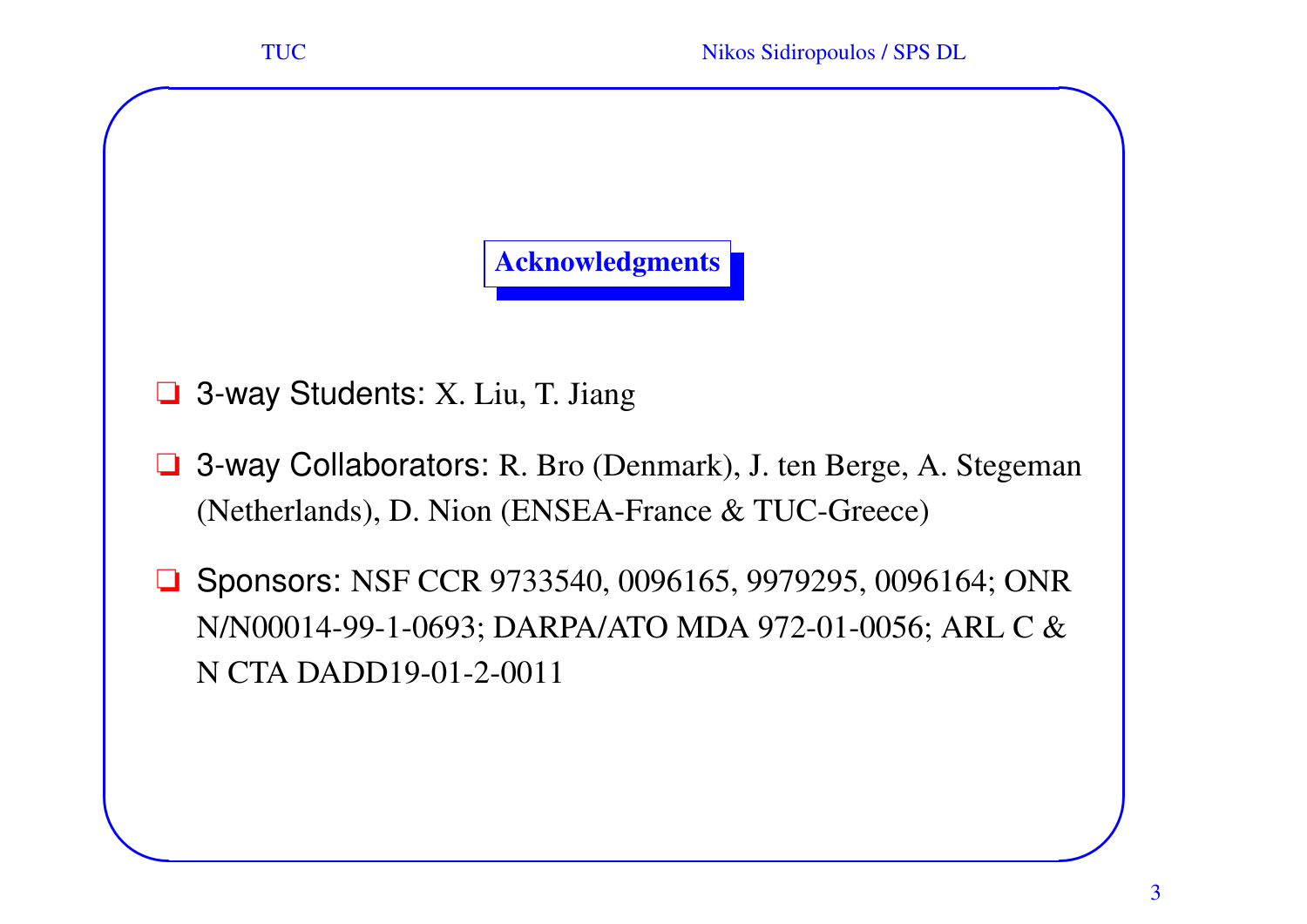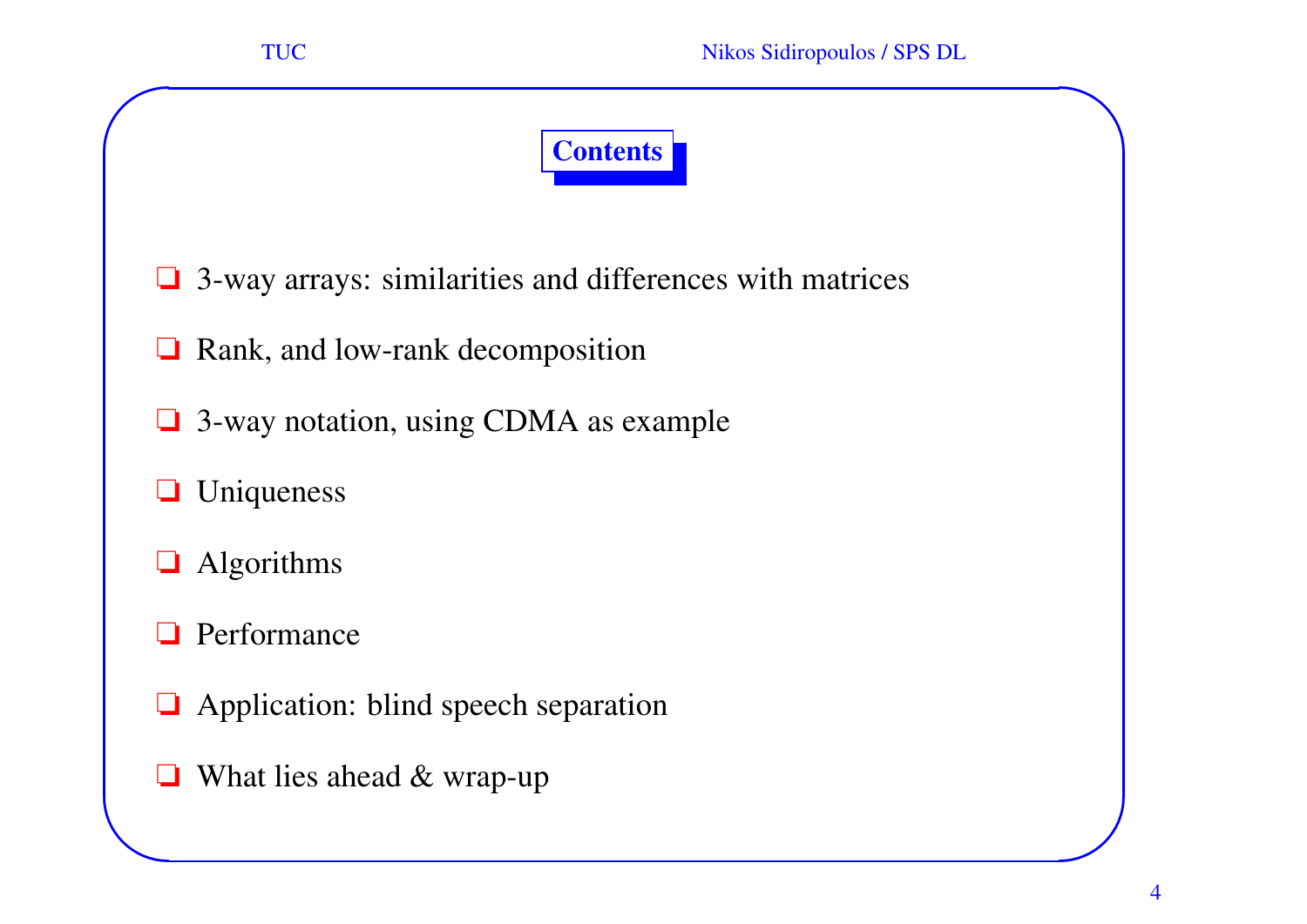# Applications

- ❏ CDMA intercept / signal intelligence
- ❏ Sensor array processing
- $\Box$ Multi-dimensional harmonic retrieval
- ❏Radar

**✬**

- ❏ Speech separation
- ❏Multimedia data mining
- ❏Chemistry
- ❏Psychology
- **✫**❏ Chromatography, spectroscopy, magnetic resonance ...

**✪**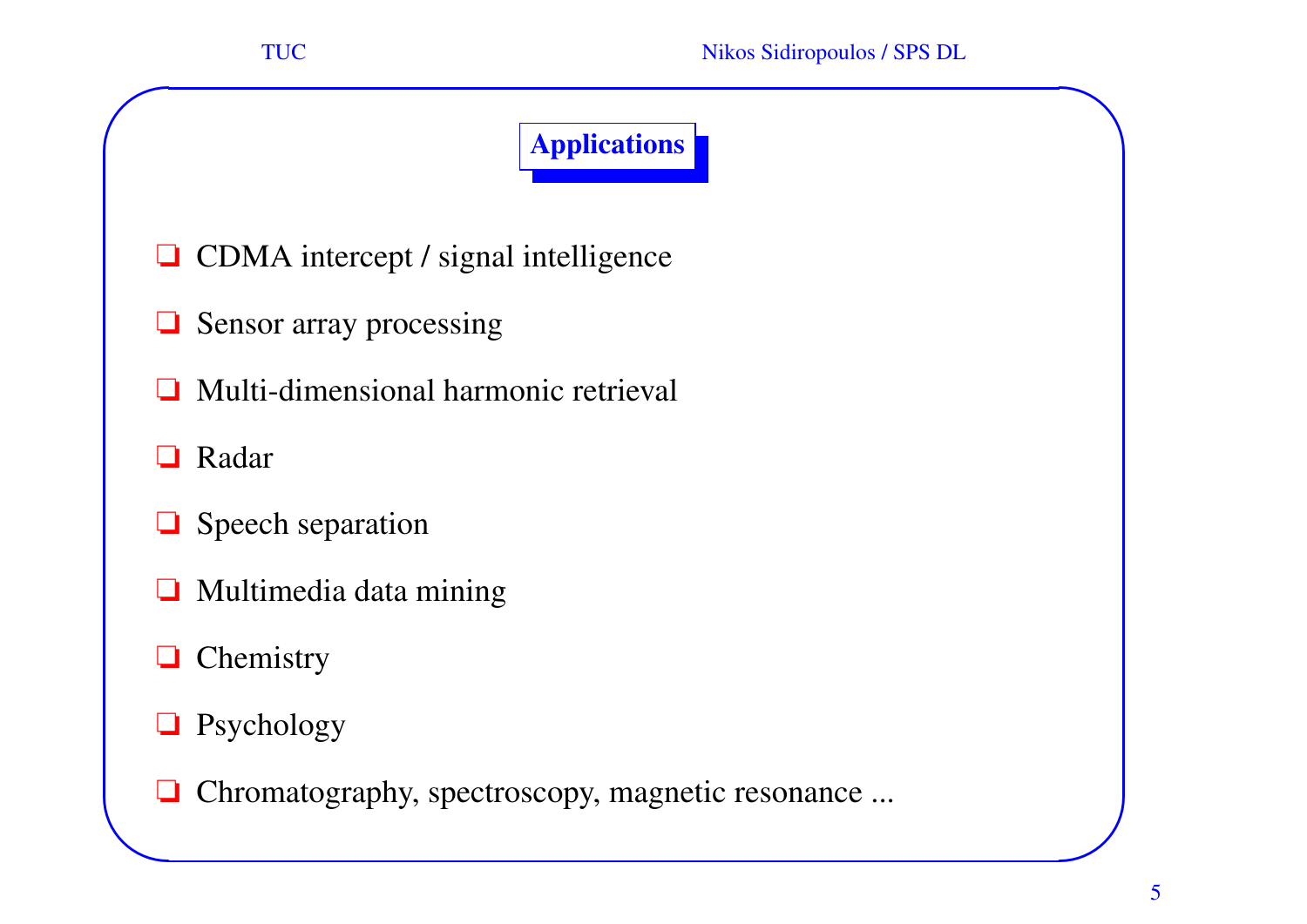**✫**

Matrices, Factor Analysis, Rotational Indeterminacy

$$
\mathbf{X} = \mathbf{A}\mathbf{B}^T = \mathbf{a}_1\mathbf{b}_1^T + \dots + \mathbf{a}_r\mathbf{b}_r^T \quad (r := \text{rank}(\mathbf{X}))
$$

$$
x_{i,j} = \sum_{k=1}^r a_{i,k}b_{j,k}
$$

 $\mathbf{X} = \mathbf{A}\mathbf{B}^T = \mathbf{A}\mathbf{M}\mathbf{M}^{-1}\mathbf{B}$ *T*



**✪**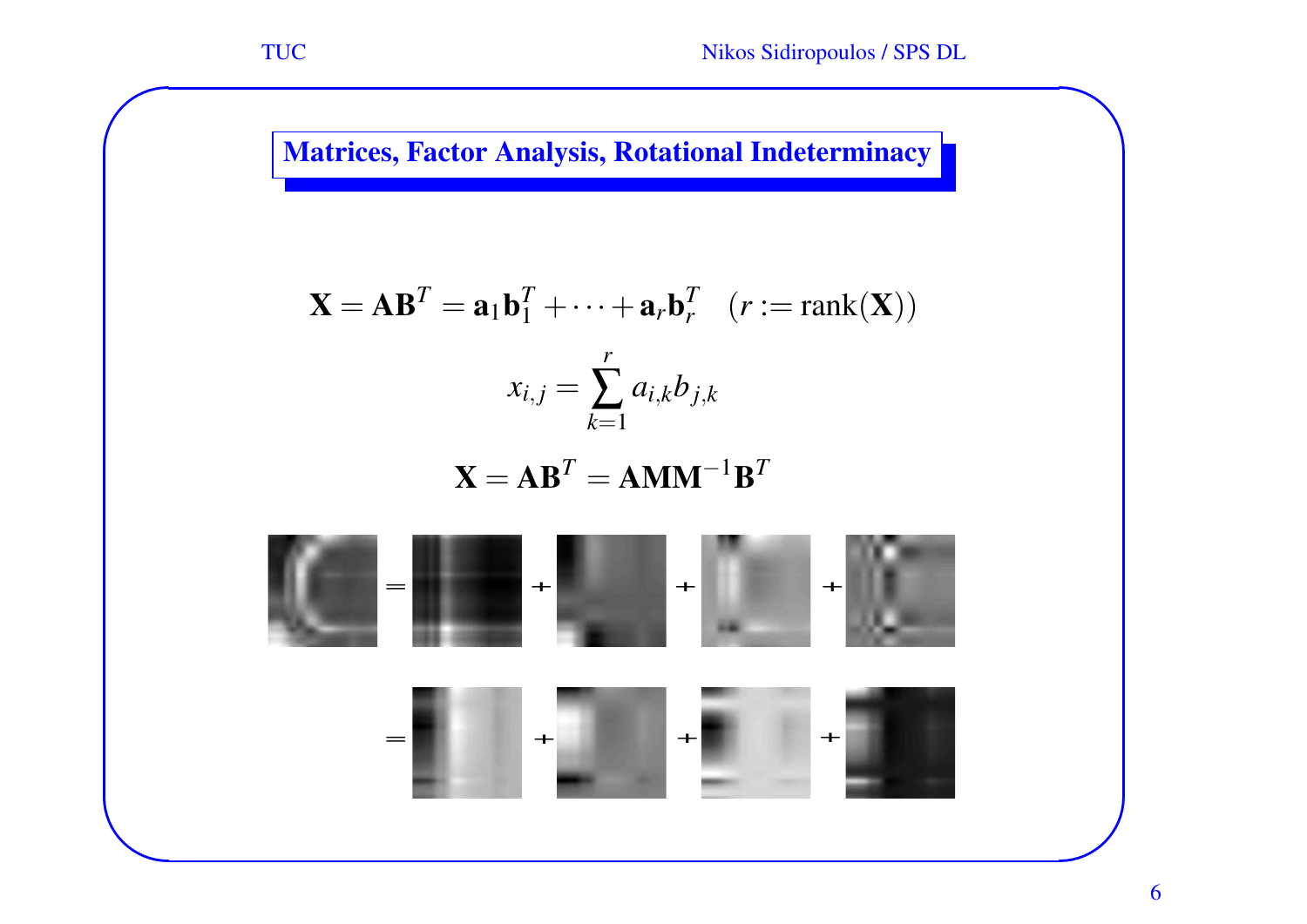Reverse engineering of soup?

**✬**

**✫**



**Exam** only guess recipe:  $\mathbf{a}_1 \mathbf{b}_1^T + \cdots + \mathbf{a}_r \mathbf{b}$ *T r*

**✪**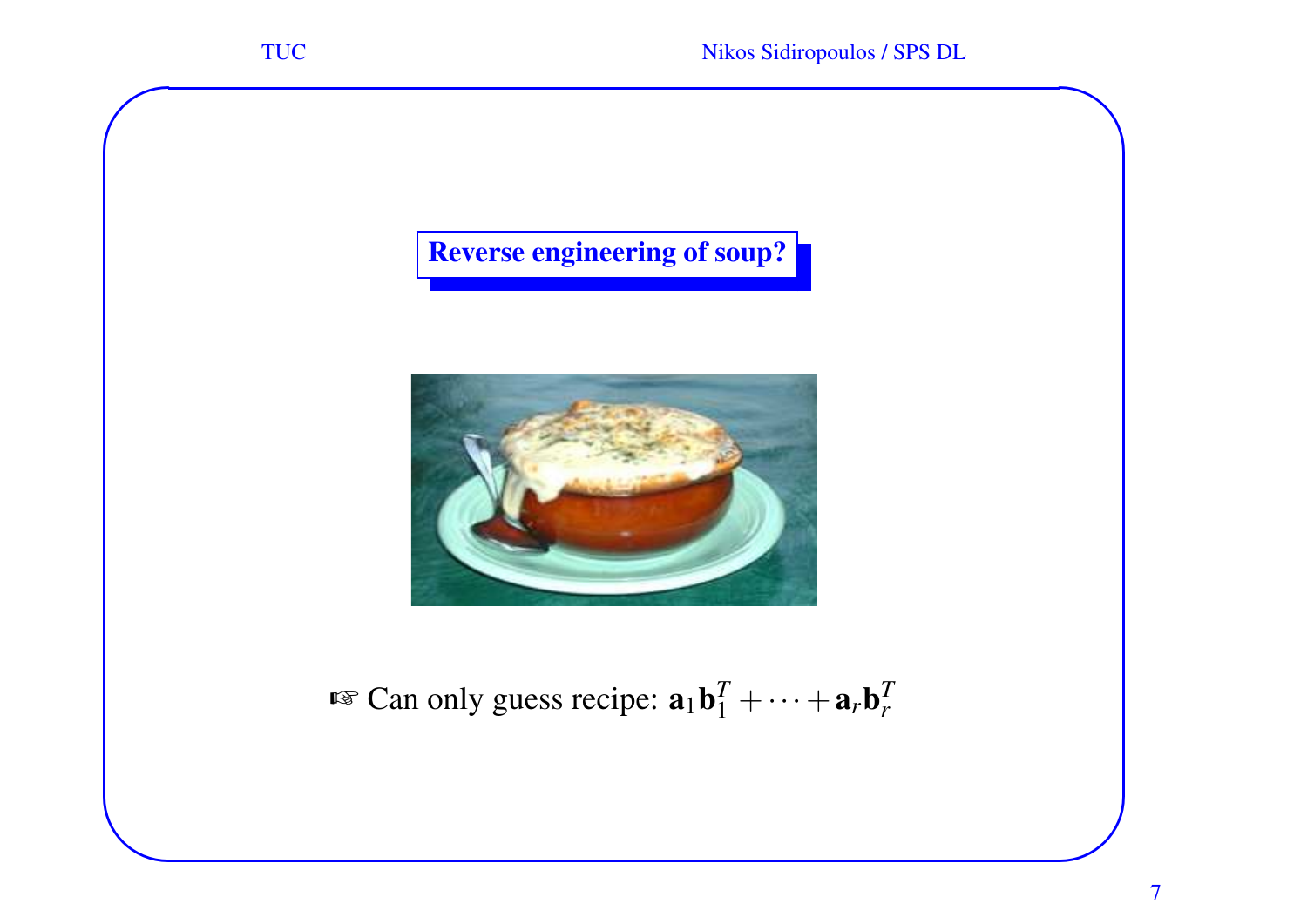**✫**

#### Sample from two or more Cooks!





 $\mathbb{R}^{\mathbb{T}}$  Left:  $\mathbf{a}_1 \mathbf{b}_1^T + \cdots + \mathbf{a}_r \mathbf{b}_r$  $T_r$ ; right:  $1.2 \times a_1 b_1^T + \cdots + 0.87 \times a_r b_r^T$ *T r*

 $\sqrt{w}$  Same ingredients, different proportions  $\hookrightarrow$  recipe!

**✪**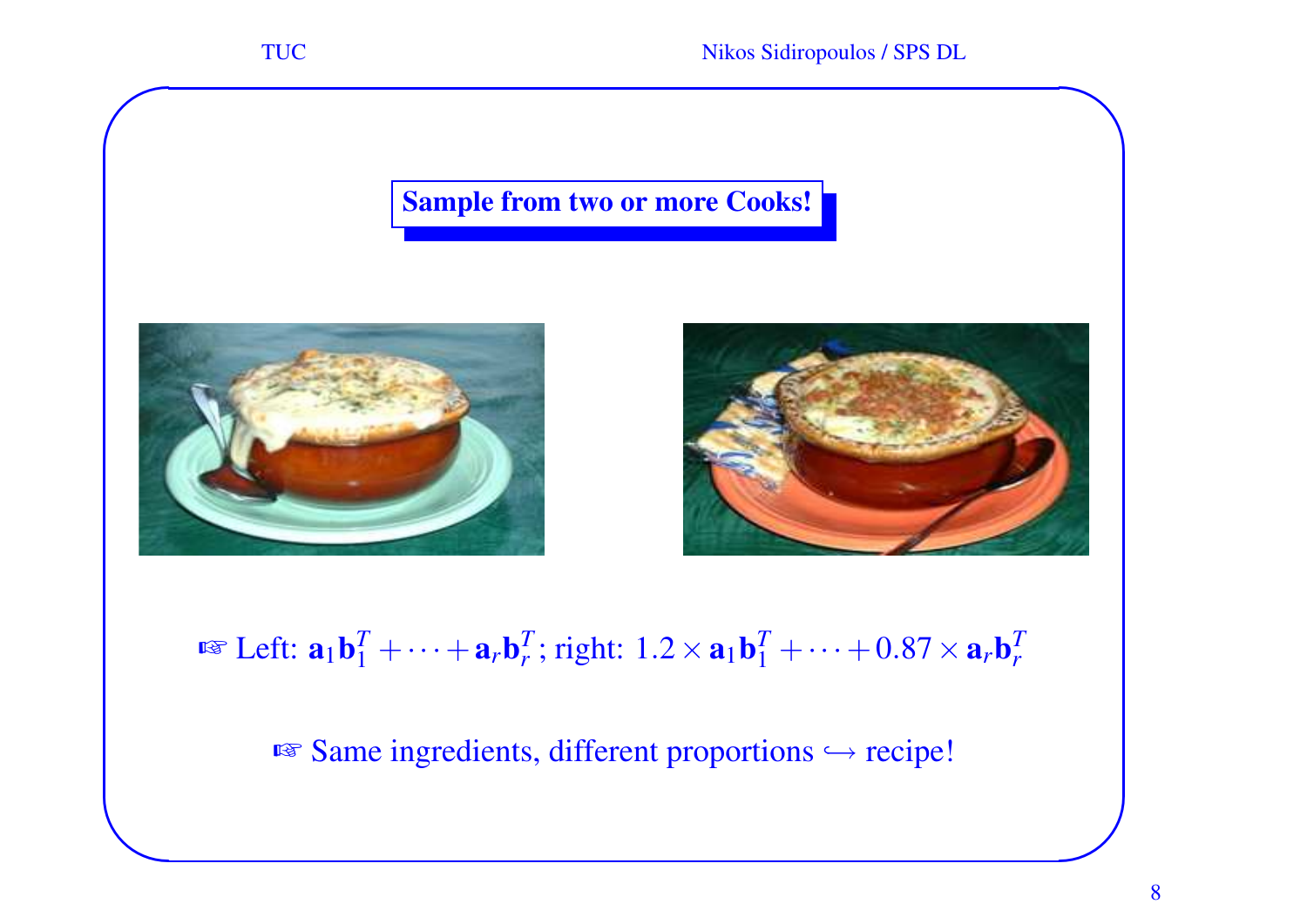Three-Way Arrays

- $\Box$  Two-way arrays, AKA matrices:  $\mathbf{X} := [x_{i,j}] : (I \times J)$
- $\Box$  Three-way arrays:  $[x_{i,j,k}] : (I \times J \times K)$

**✬**

**✫**

 $\Box$  CDMA w/ Rx Ant array @ baseband: chip  $\times$  symbol  $\times$  antenna

**✪**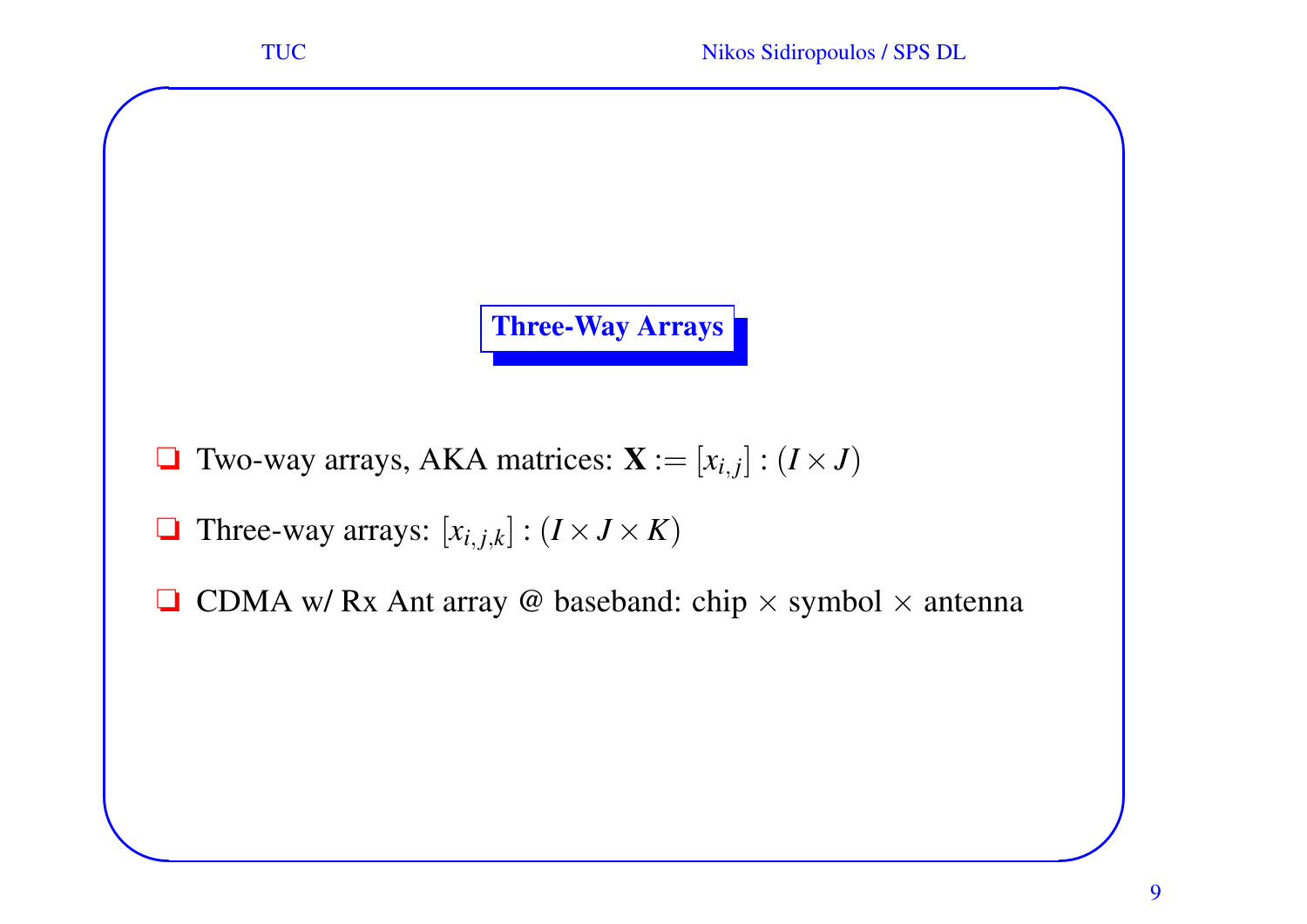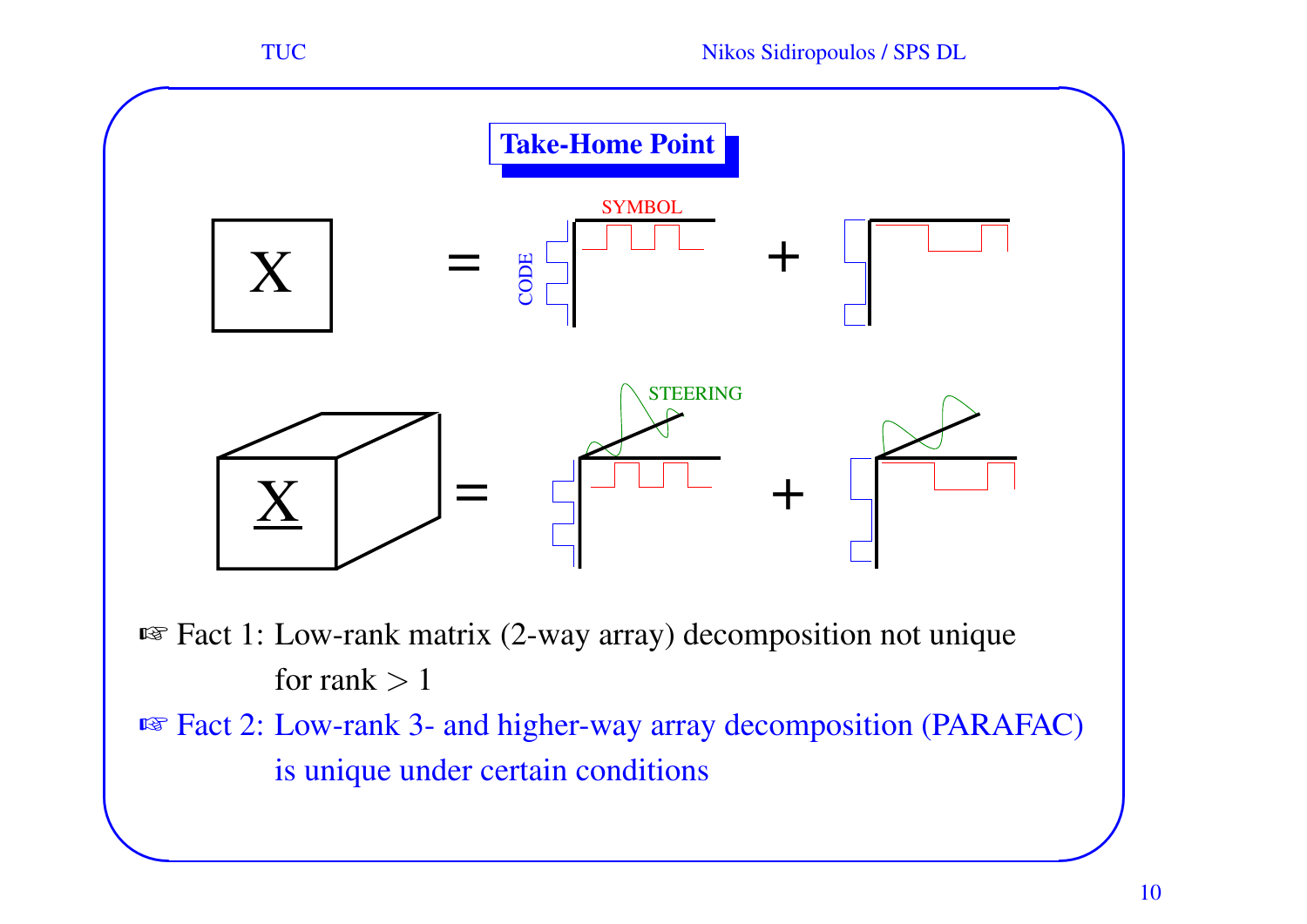#### Three-Way vs Two-Way Arrays - Similarities

**✬**

**✫**

- ❏ Rank := smallest number of rank-one "factors" ("terms" is probably better) for exact additive decomposition (same concep<sup>t</sup> for both 2-way and 3-way)
- ❏ Two-way rank-one factor: rank-one MATRIX outer product of 2 vectors (containing all double products)
- ❏ Three-way rank-one factor: rank-one 3-WAY ARRAY outer product of 3 vectors (containing all triple products) - same concep<sup>t</sup>

**✪**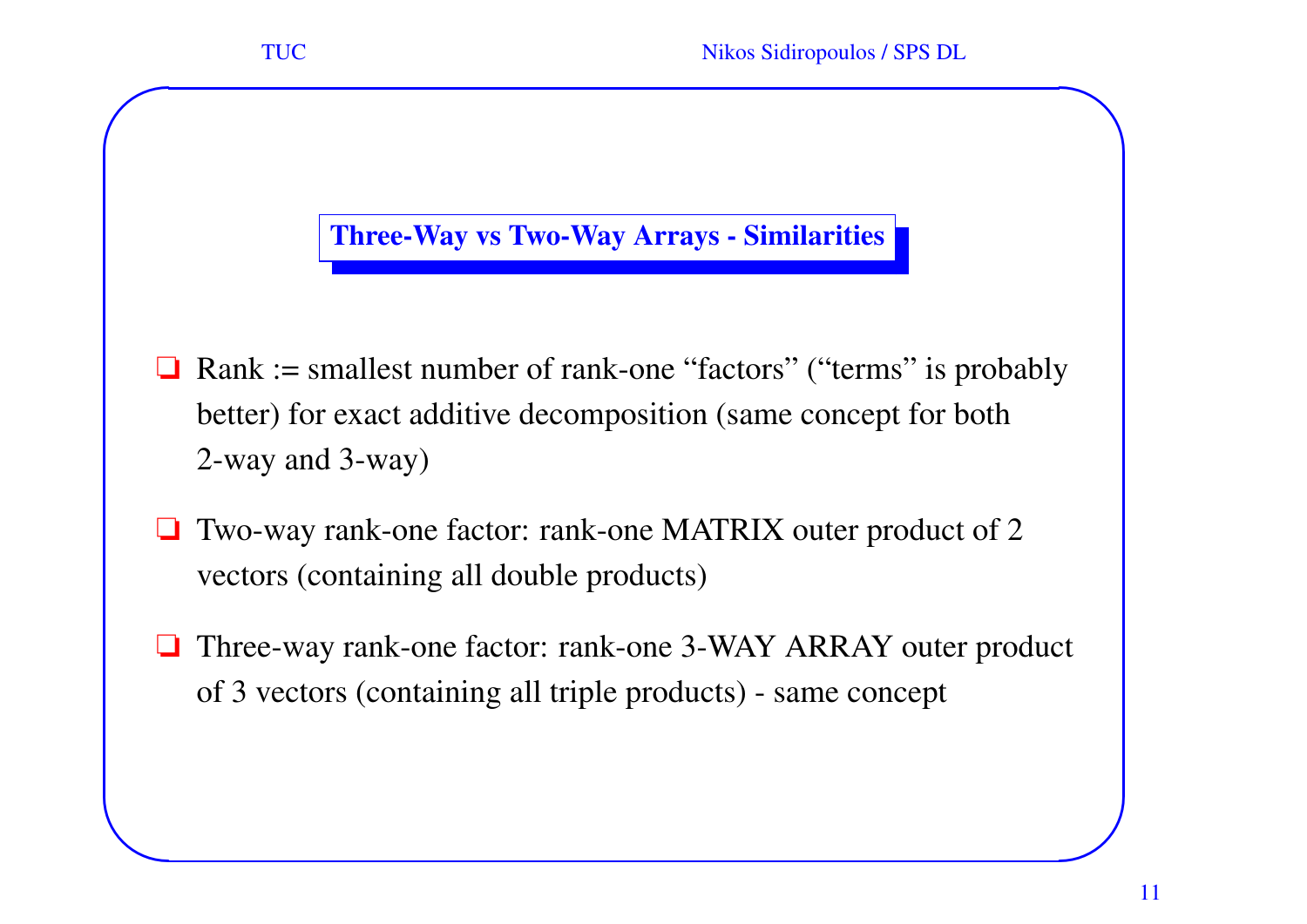Three-Way vs Two-Way Arrays - Differences

- ❏Two-way  $(I \times J)$ : row-rank = column-rank = rank  $\leq \min(I, J)$ ;
- ❏Three-way: row-rank  $\neq$  column-rank  $\neq$  "tube"-rank  $\neq$  rank
- ❏ Two-way: rank(randn(I,J))=min(I,J) w.p. 1;

**✬**

- ❏Three-way: rank(randn(2,2,2)) is a RV (2 w.p. 0.3, 3 w.p. 0.7)
- ❏ 2-way: rank insensitive to whether or not underlying field is open or closed ( $\mathbb R$  versus  $\mathbb C$ ); 3-way: rank sensitive to  $\mathbb R$  versus  $\mathbb C$
- **✫✪**❏ 3-way: Except for loose bounds and special cases [Kruskal; J.M.F. ten Berge], general results for maximal rank and typical rank sorely missing for decomposition over  $\mathbb{R}$ ; theory more developed for decomposition over C [Burgisser, Clausen, Shokrollahi, *Algebraic complexity theory*, Springer, Berlin, 1997]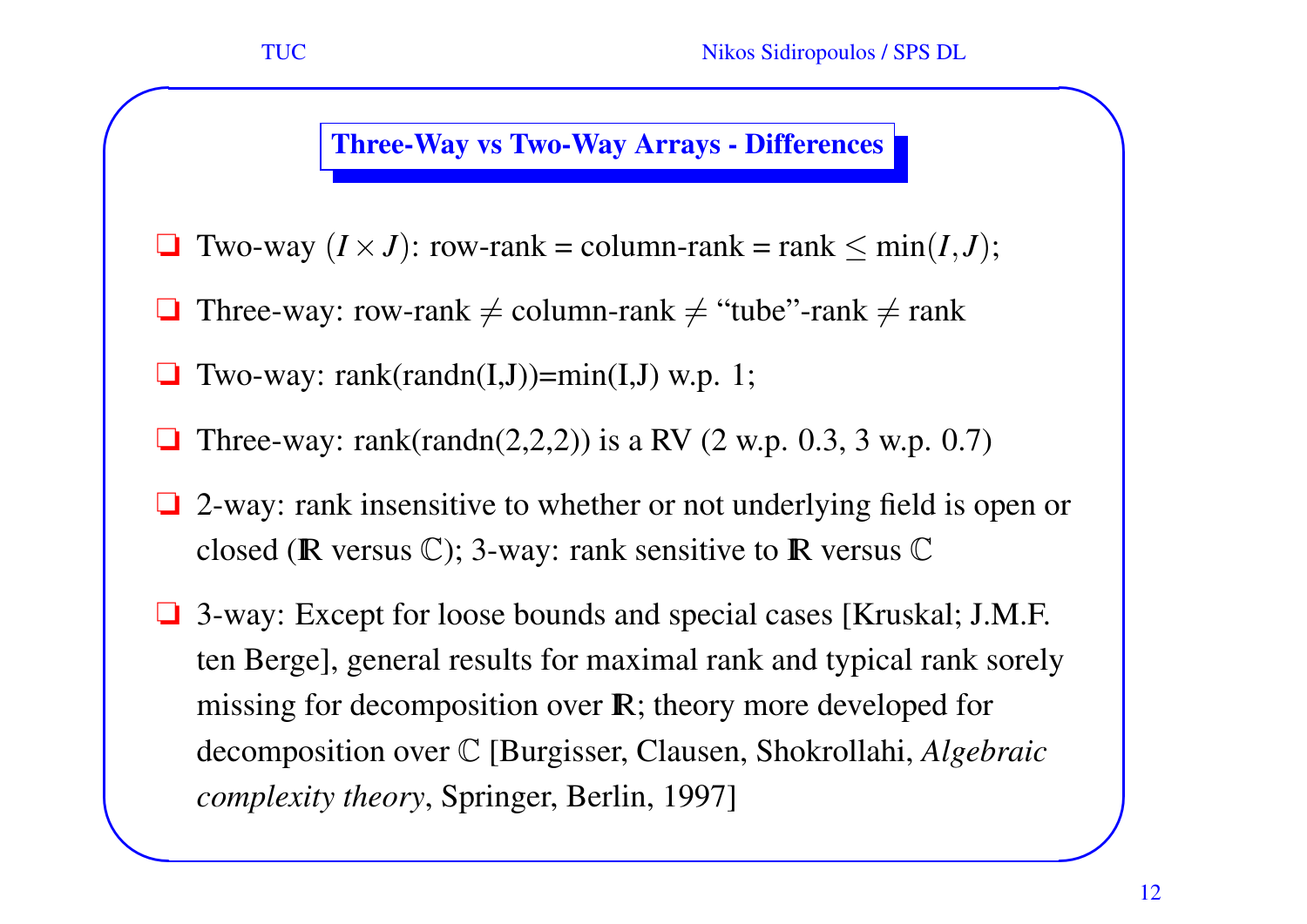**✫**

Khatri-Rao Product

☞ Column-wise Kronecker Product:

$$
\mathbf{A} = \begin{bmatrix} 1 & 2 \\ 3 & 4 \end{bmatrix}, \quad \mathbf{B} = \begin{bmatrix} 5 & 10 \\ 15 & 20 \\ 25 & 30 \end{bmatrix}, \quad \mathbf{A} \odot \mathbf{B} = \begin{bmatrix} 5 & 20 \\ 15 & 40 \\ 15 & 40 \\ 45 & 80 \\ 75 & 120 \end{bmatrix}
$$

 $\textit{vec}(\mathbf{A}\mathbf{D}\mathbf{B}^T) = (\mathbf{B} \odot \mathbf{A}) \mathbf{d}(\mathbf{D})$ 

$$
\mathbf{A}\odot(\mathbf{B}\odot\mathbf{C})=(\mathbf{A}\odot\mathbf{B})\odot\mathbf{C}
$$

**✪**

**✩**

⎤

⎥ ⎥ ⎥ ⎥ ⎥ ⎥ ⎥ ⎥ ⎥ ⎥ ⎥

 $\overline{\phantom{a}}$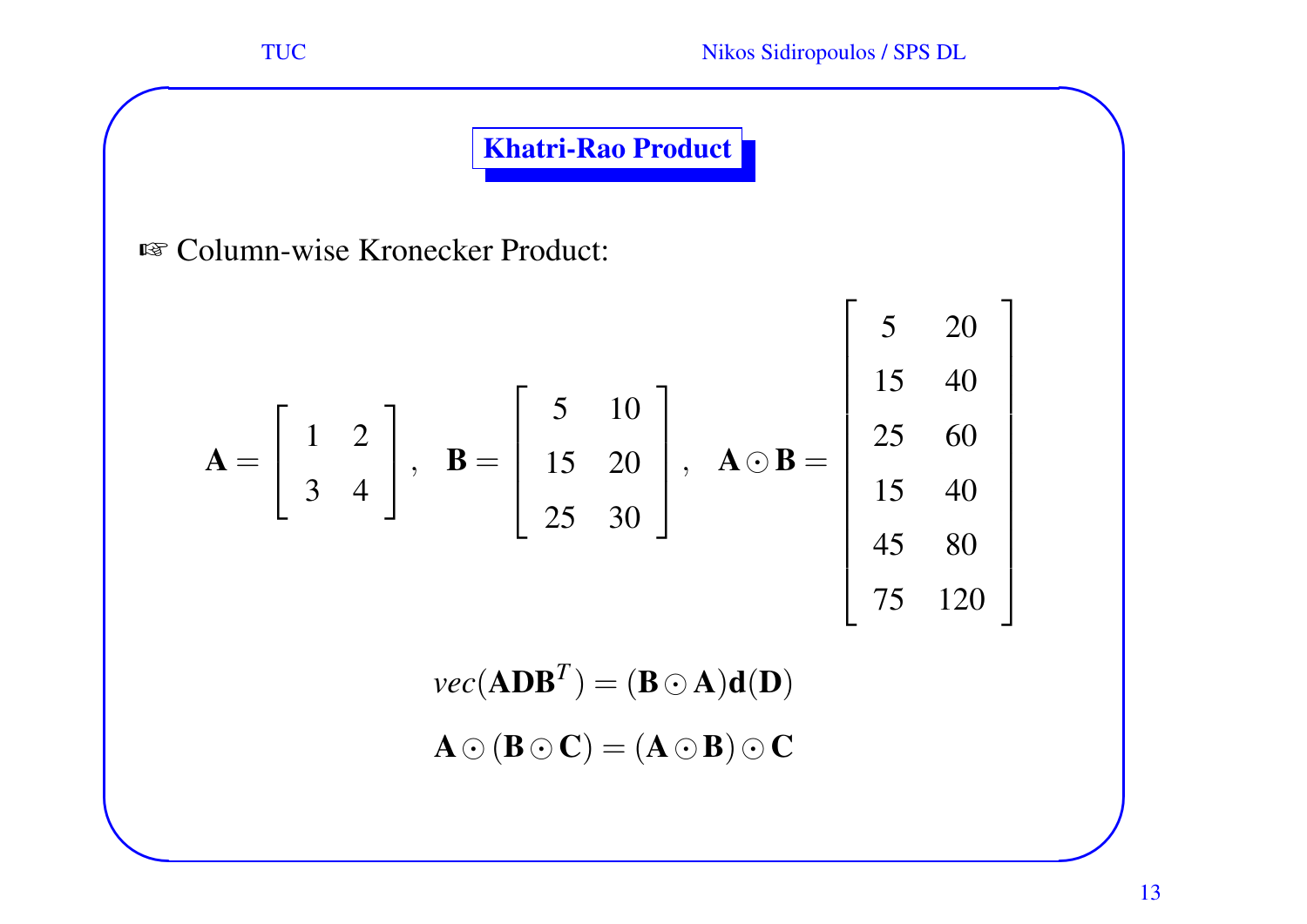## **LRD of Three-Way Arrays: Notation**

• Scalar:  $[CDMA: (i, j, k, f): (Rx, symbol, chip, user)]$ 

$$
x_{i,j,k} = \sum_{f=1}^{F} a_{i,f} b_{j,f} c_{k,f}, \quad i = 1, \cdots, I, \ j = 1, \cdots, J, \ k = 1, \cdots, K
$$

• Slabs:

**✬**

$$
\mathbf{X}_k = \mathbf{A} \mathbf{D}_k(\mathbf{C}) \mathbf{B}^T, \ k = 1, \cdots, K
$$

• Matrix:

$$
\mathbf{X}^{(KJ\times I)}=(\mathbf{B}\odot\mathbf{C})\mathbf{A}^T
$$

• Vector:

**✫**

$$
\mathbf{x}^{(KJI)}:=vec\left(\mathbf{X}^{(KJ\times I)}\right)=(\mathbf{A}\odot(\mathbf{B}\odot\mathbf{C}))\mathbf{1}_{F\times 1}=(\mathbf{A}\odot\mathbf{B}\odot\mathbf{C})\mathbf{1}_{F\times 1}
$$

**✪**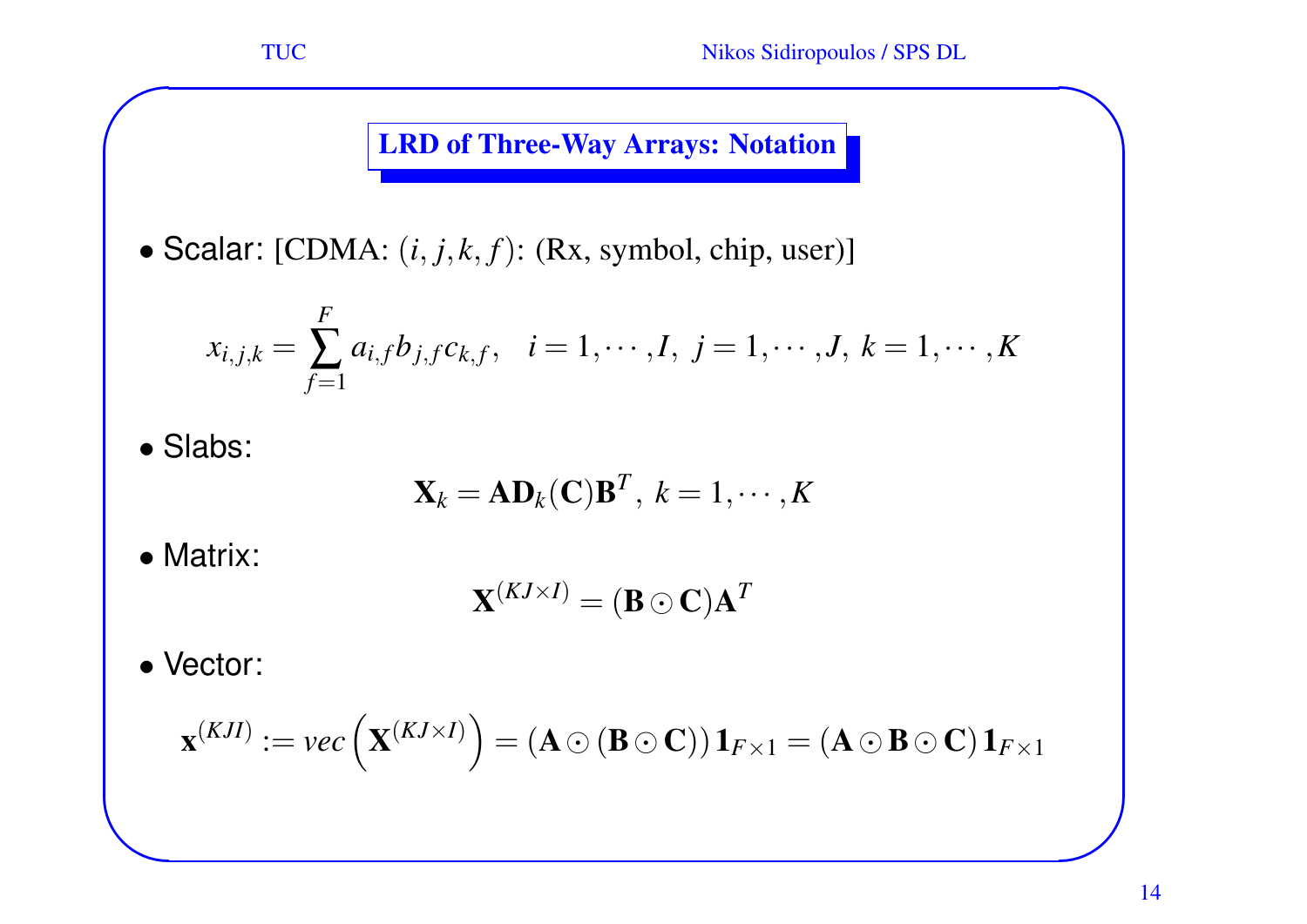## LRD of N-Way Arrays: Notation

• Scalar:

**✬**

$$
x_{i_1,\dots,i_N} = \sum_{f=1}^{F} \prod_{n=1}^{N} a_{i_n,f}^{(n)}
$$

• Matrix:

$$
\mathbf{X}^{(I_1I_2\cdots I_{N-1}\times I_N)} = \left(\mathbf{A}^{(N-1)}\odot\mathbf{A}^{(N-2)}\odot\cdots\odot\mathbf{A}^{(1)}\right)\left(\mathbf{A}^{(N)}\right)^T
$$

• Vector:

**✫**

$$
\mathbf{x}^{(I_1\cdots I_N)} := vec\left(\mathbf{X}^{(I_1I_2\cdots I_{N-1}\times I_N)}\right) =
$$

$$
\left(\mathbf{A}^{(N)} \odot \mathbf{A}^{(N-1)} \odot \mathbf{A}^{(N-2)} \odot \cdots \odot \mathbf{A}^{(1)}\right) \mathbf{1}_{F\times 1}
$$

**✪**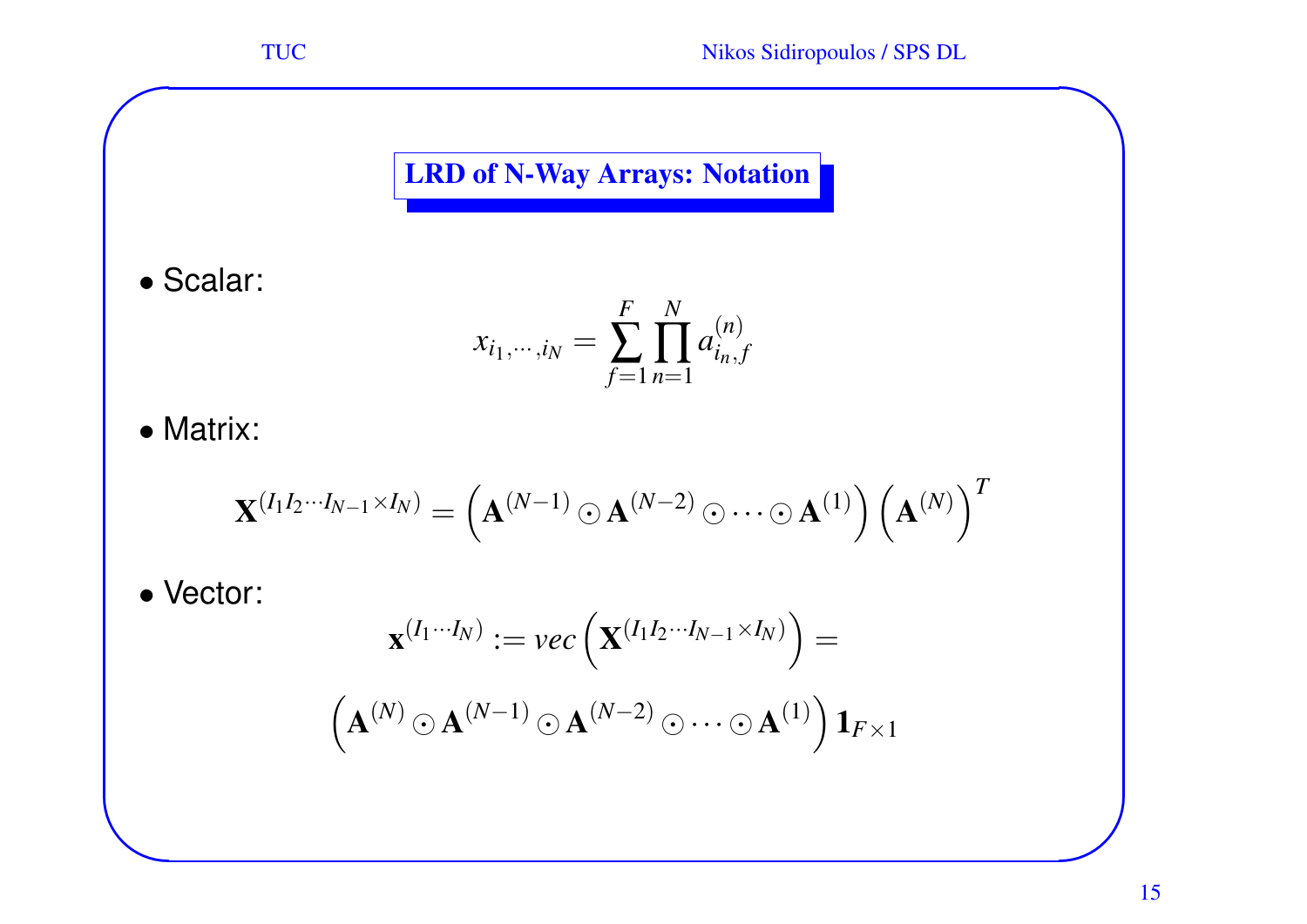

☞ [Kruskal, 1977], *N* = 3,IR: *k*A+ *k*B+ *k* C≥ 2 *F* + 2

k-rank= maximum *r* such that *every <sup>r</sup>* columns are linearly independent  $(\leq$  rank)

☞ [Sidiropoulos *et al*, IEEE TSP, 2000]: *N* = 3, C

☞ [Sidiropoulos & Bro, J. Chem., 2000]: any *N*, C:  $\sum_{n=1}^{N} k - ranks \geq 2F + (N-1)$ 

**✫**

**✪**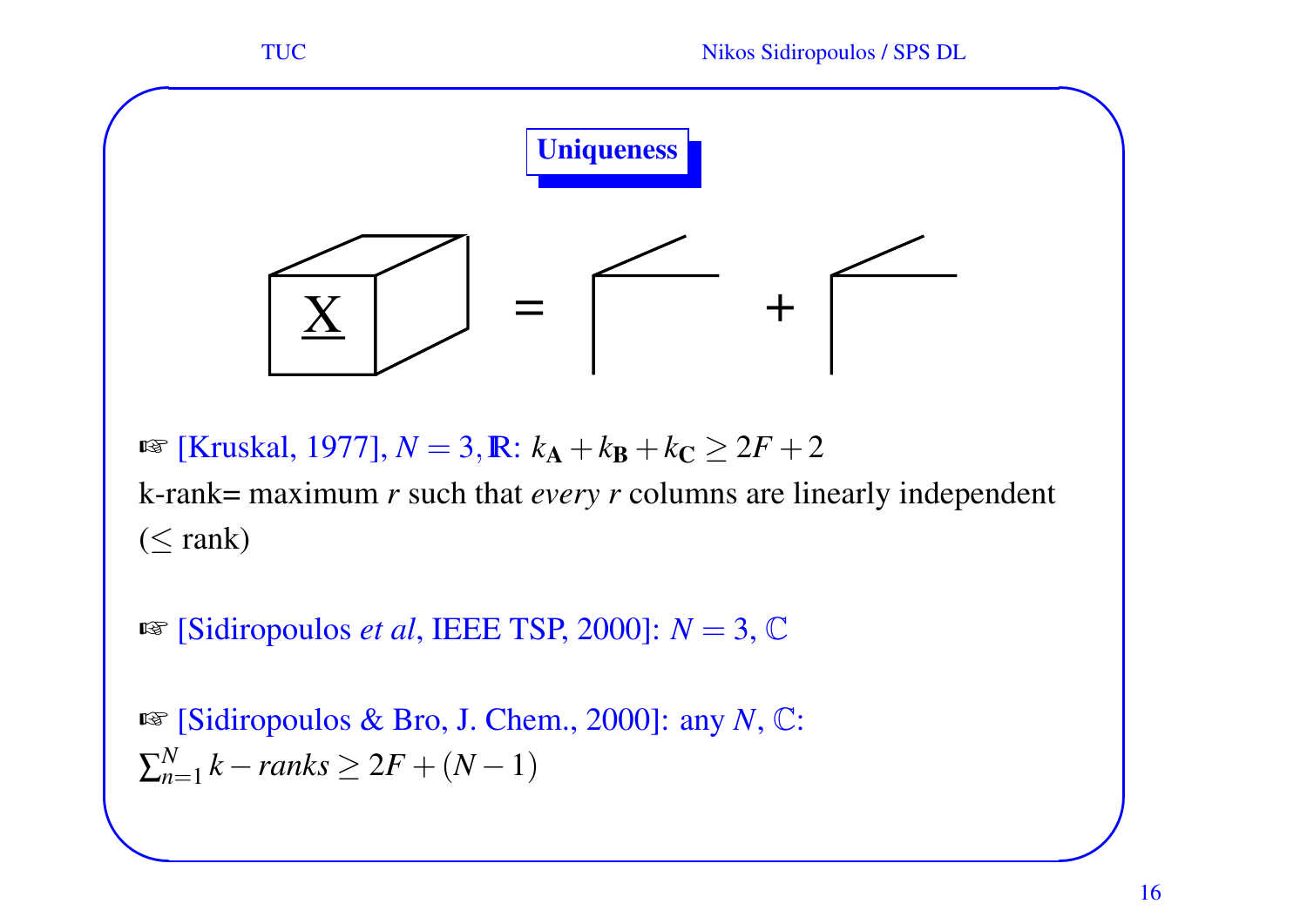

¤ Kruskal's Permutation Lemma [Kruskal, 1977]: Consider A (*I* × *F* ) having no zero column, and  $\bar{\mathbf{A}}$   $(I \times \bar{F})$ . Let  $w(\cdot)$  be the *weight* (# of nonzero elements) of its argument. If for any vector x such that

$$
w(\mathbf{x}^H\bar{\mathbf{A}}) \leq F - r_{\bar{\mathbf{A}}} + 1,
$$

we have

**✬**

$$
w(\mathbf{x}^H \mathbf{A}) \leq w(\mathbf{x}^H \bar{\mathbf{A}}),
$$

then  $F \leq \bar{F}$ ; if also  $F \geq \bar{F}$ , then  $F = \bar{F}$ , and there exist a permutation matrix **P** and a non-singular diagonal matrix **D** such that  $A = \bar{A}PD$ .

& Sidiropoulos, TSP:04], [Stegeman & Sidiropoulos, LAA:07] **✪**☞ Easy to show for <sup>a</sup> pair of square nonsingular matrices (use rows of pinv); but the result is very deep and difficult for fat matrices - see [Jiang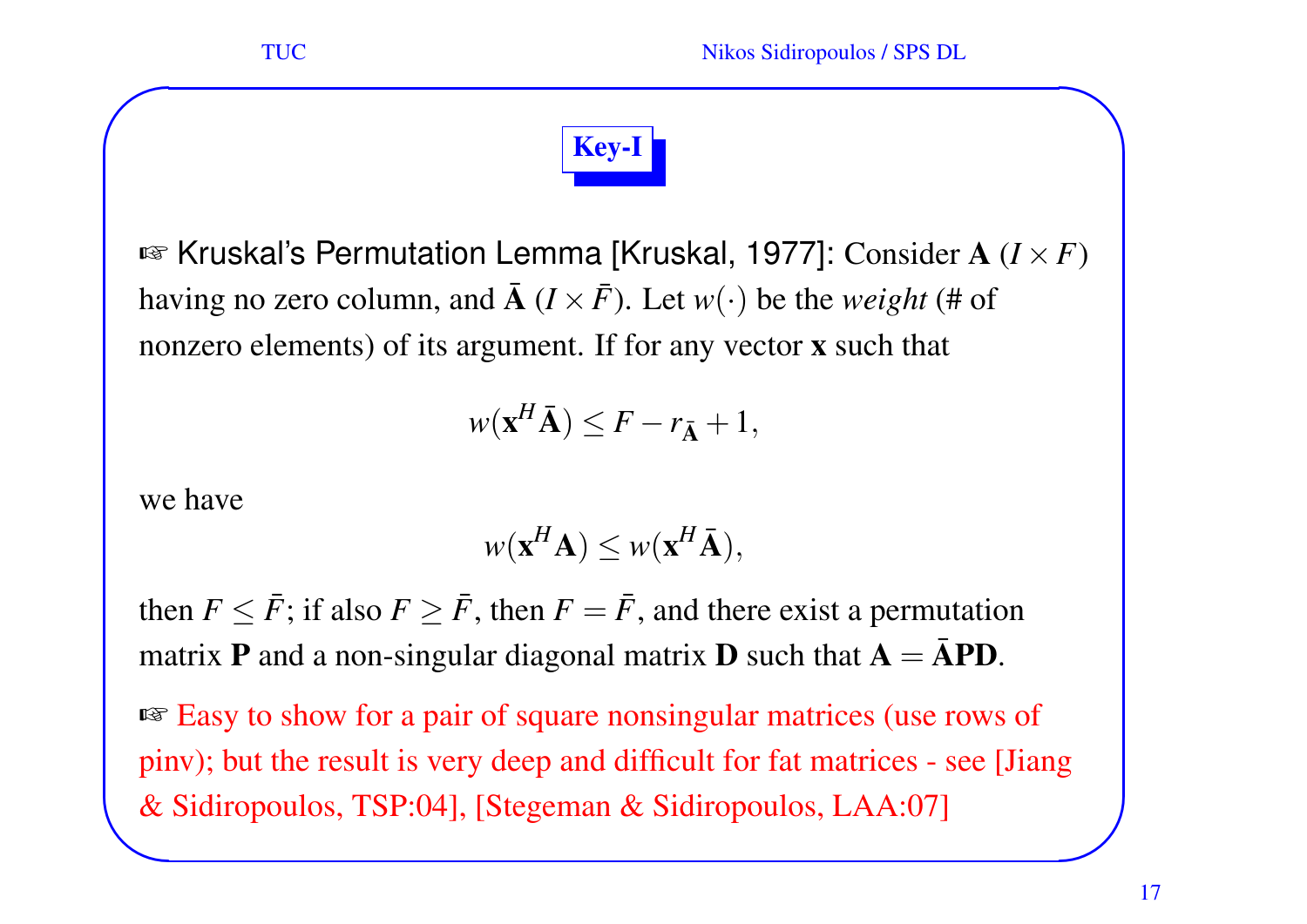**✬** TUC Nikos Sidiropoulos / SPS DL **✩** Key-II ☞ Property: [Sidiropoulos & Liu, 1999; Sidiropoulos & Bro, 2000] If  $k_{\mathbf{A}}\geq 1$  and  $k_{\mathbf{B}}\geq 1,$  then it holds that  $k_{\mathbf{B}\odot\mathbf{A}} \geq \min(k_{\mathbf{A}}+k_{\mathbf{B}})$  $-1$ , $F$ ),

whereas if  $k_{\mathbf{A}} = 0$  or  $k_{\mathbf{B}} = 0$ 

**✫**

 $k_{\mathbf{B}\odot\mathbf{A}}=0$ 

**✪**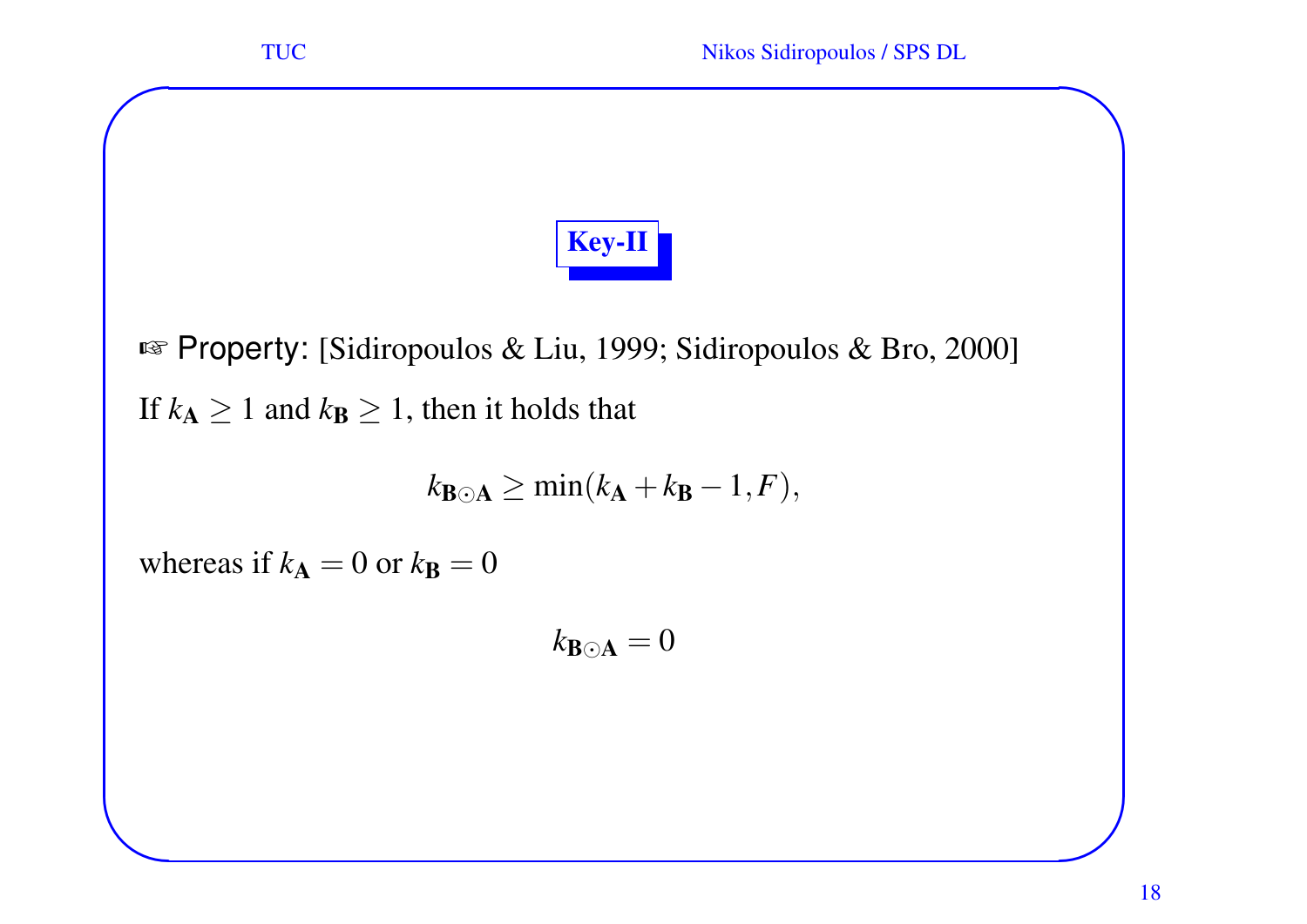

**✫**

#### Is Kruskal's Condition Necessary?

- ❏ Long-held conjecture (Kruskal'89): Yes
- □ ten Berge & Sidiropoulos, *Psychometrika*, 2002: Yes for  $F \in \{2, 3\}$ , no for  $F>3$
- ❏ Jiang & Sidiropoulos '03: new insights that explain par<sup>t</sup> of the puzzle: E.g., for  $r_{\mathbf{C}} = F$ , the following condition has been proven to be *necessary and sufficient*:

No linear combination of two or more columns of  $\mathbf{A} \odot \mathbf{B}$ can be written as KRP of two vectors

**✪**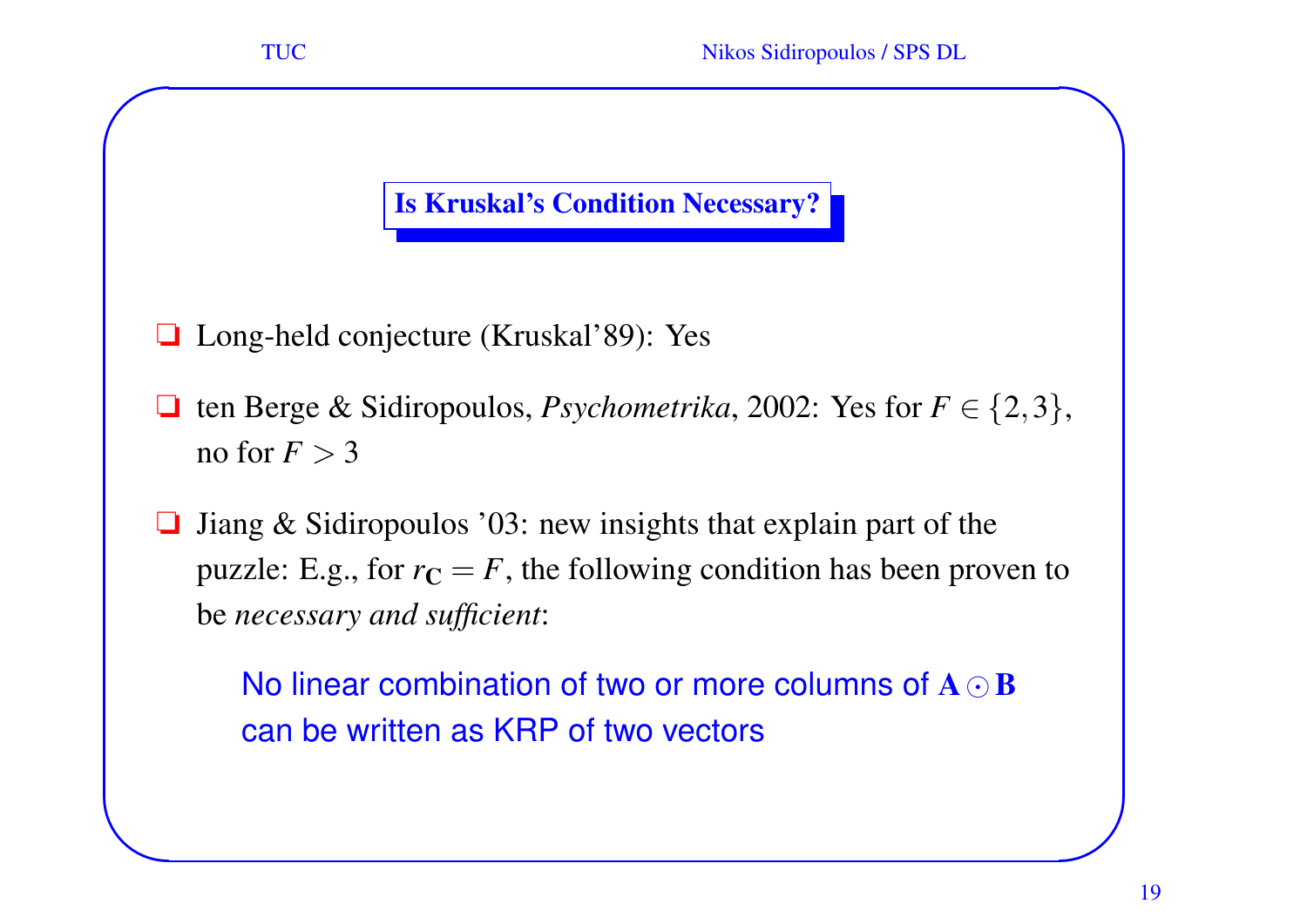P-a.s. uniqueness results

**✬**

**✫**

❏ de Lathauwer '03 - SIAM JMAA '06 (cf. Jiang & Sidiropoulos '03): Decomposition is a.s. unique provided

$$
min(K, IJ) \ge F \ and \ F(F-1) \le \frac{1}{2}I(I-1)J(J-1)
$$

❏ Far better than previously known in many cases of practical interest

**✪**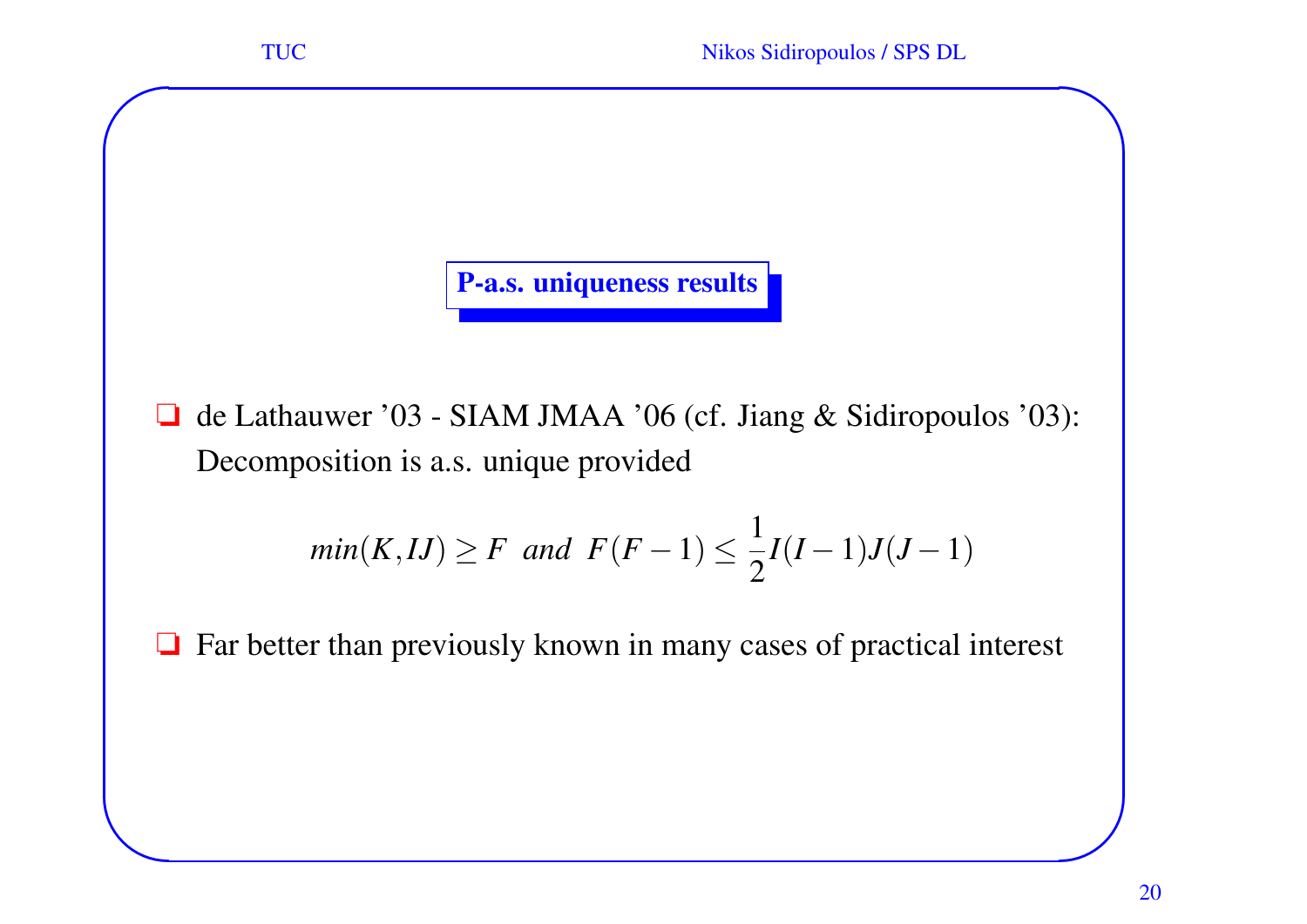

**✫**

- ❏ SVD/EVD or TLS 2-slab solution (similar to ESPRIT) in some cases (but conditions for this to work are restrictive)
- ❏ Workhorse: ALS [Harshman, 1970]: LS-driven (ML for AWGN), iterative, initialized using 2-slab solution or multiple random cold starts
- $\Box$  ALS  $\longrightarrow$  monotone convergence, usually to global minimum (uniqueness), close to CRB for *F* << *IJK*

**✪**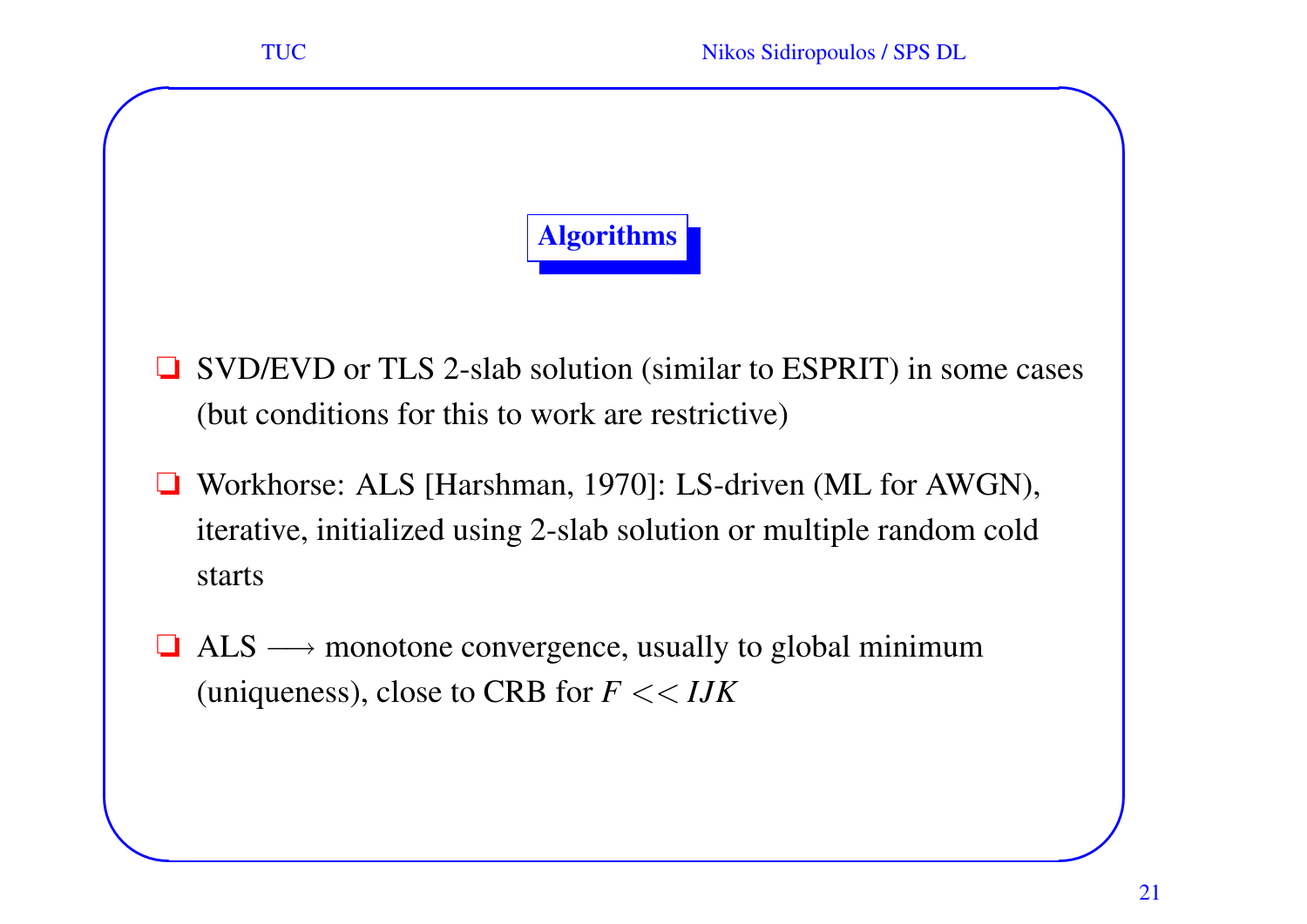

❏ ALS is based on matrix view:

**✬**

**✫**

$$
\mathbf{X}^{(KJ\times I)}=(\mathbf{B}\odot\mathbf{C})\mathbf{A}^T
$$

 $\Box$  Given interim estimates of **B**, **C**, solve for conditional LS update of  $\mathbf{A}$  :

$$
\mathbf{A}_{CLS} = ((\mathbf{B} \odot \mathbf{C})^{\dagger} \mathbf{X}^{(KJ \times I)})^T
$$

❏ $\Box$  Similarly for the CLS updates of **B**, C (symmetry); repeat in a circular fashion until convergence in fit (guaranteed)

**✪**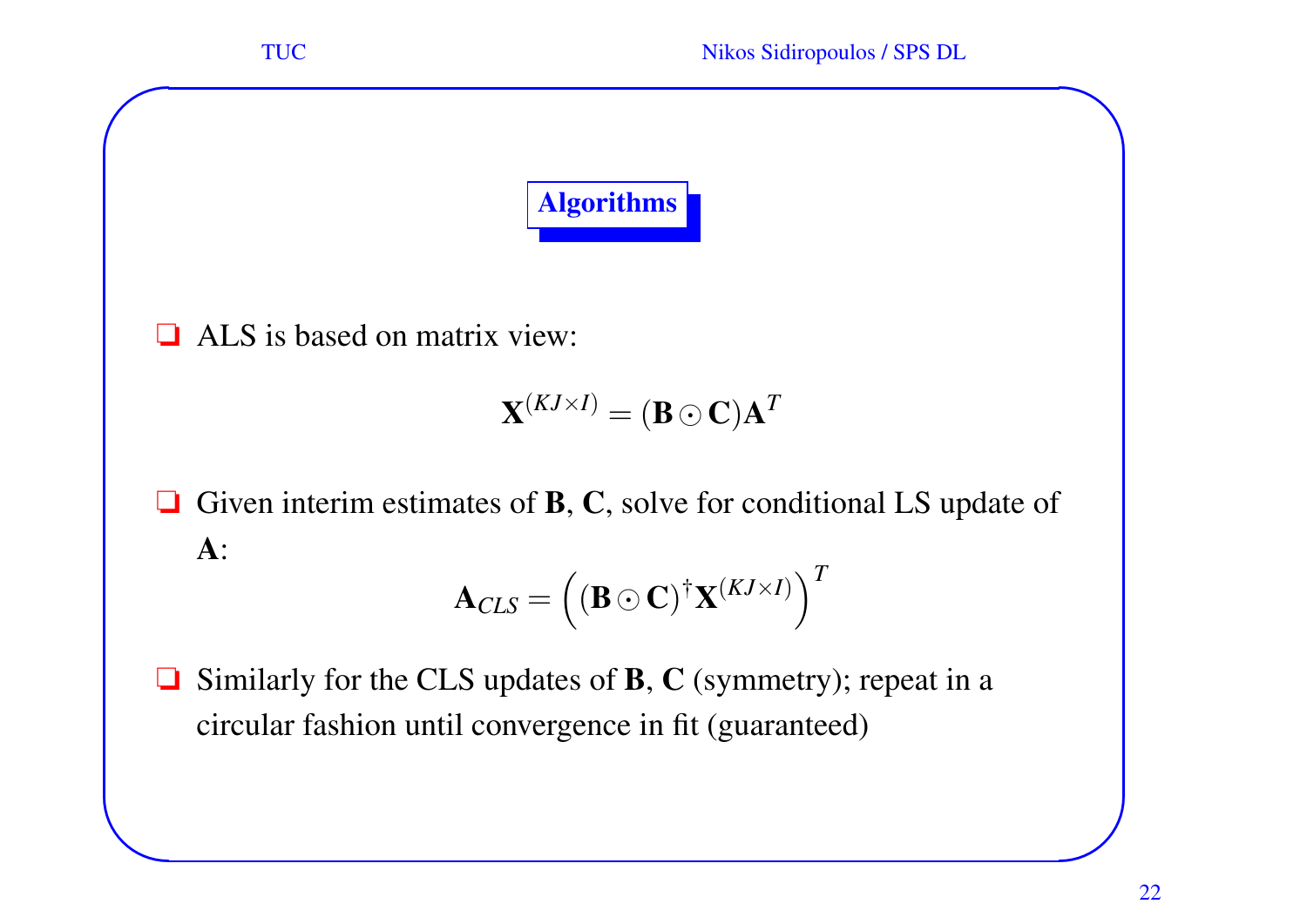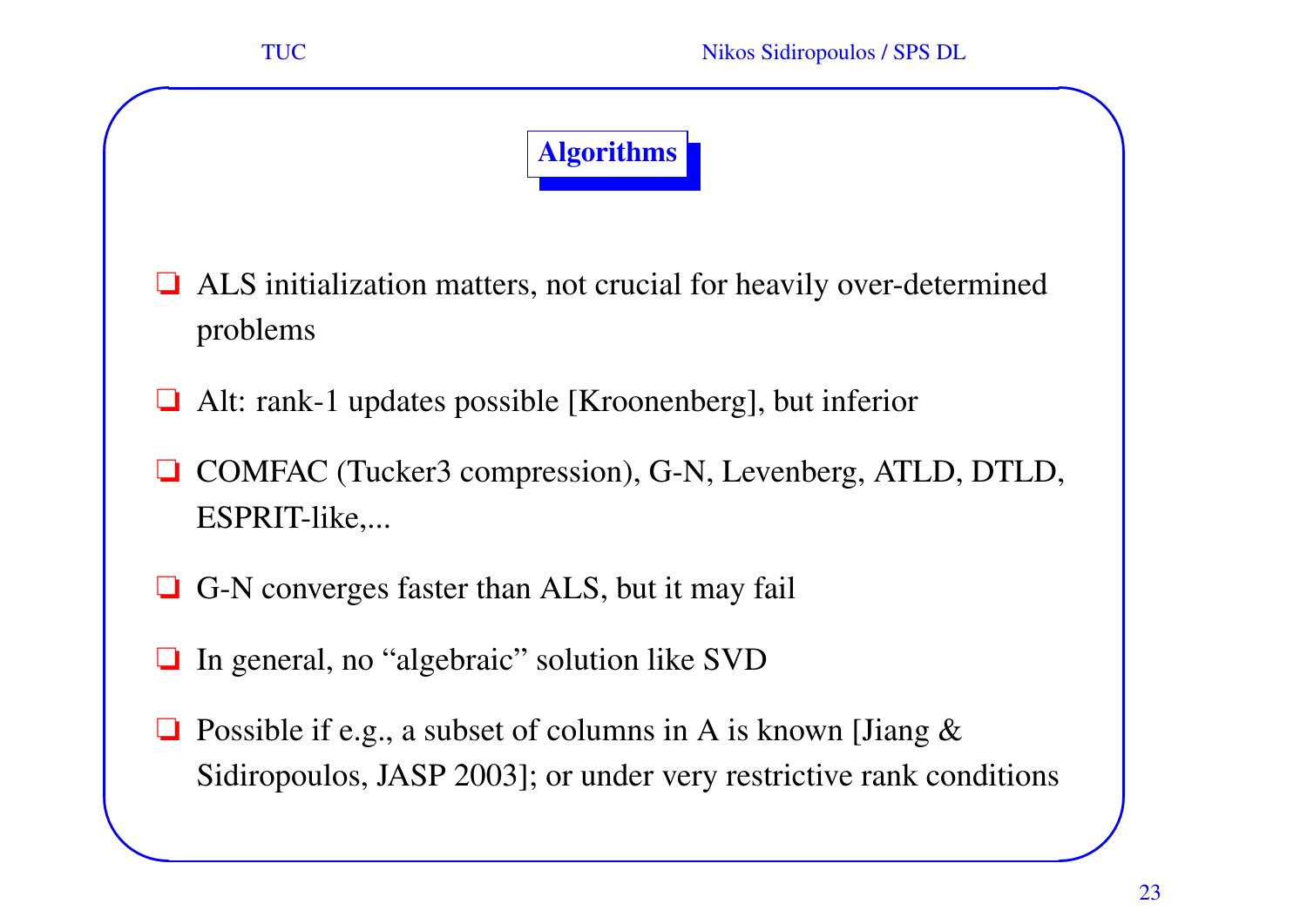#### Robust Regression Algorithms

❏ Laplacian, Cauchy-distributed errors, outliers

**✬**

- ❏ Least Absolute Error (LAE) criterion: optimal (ML) for Laplacian, robust across  $\alpha$ -stable
- ❏ Similar to ALS, each conditional matrix update can be shown equivalent to a LP problem  $\longrightarrow$  alternating LP [Vorobyov, Rong, Sidiropoulos, Gershman, 2003]
- ❏ Alternatively, very simple element-wise updating using *weighted median filtering* [Vorobyov, Rong, Sidiropoulos, Gershman, 2003]
- **✫**❏ Robust algorithms perform well for Laplacian, Cauchy, and not far from optimal in the Gaussian case

**✪**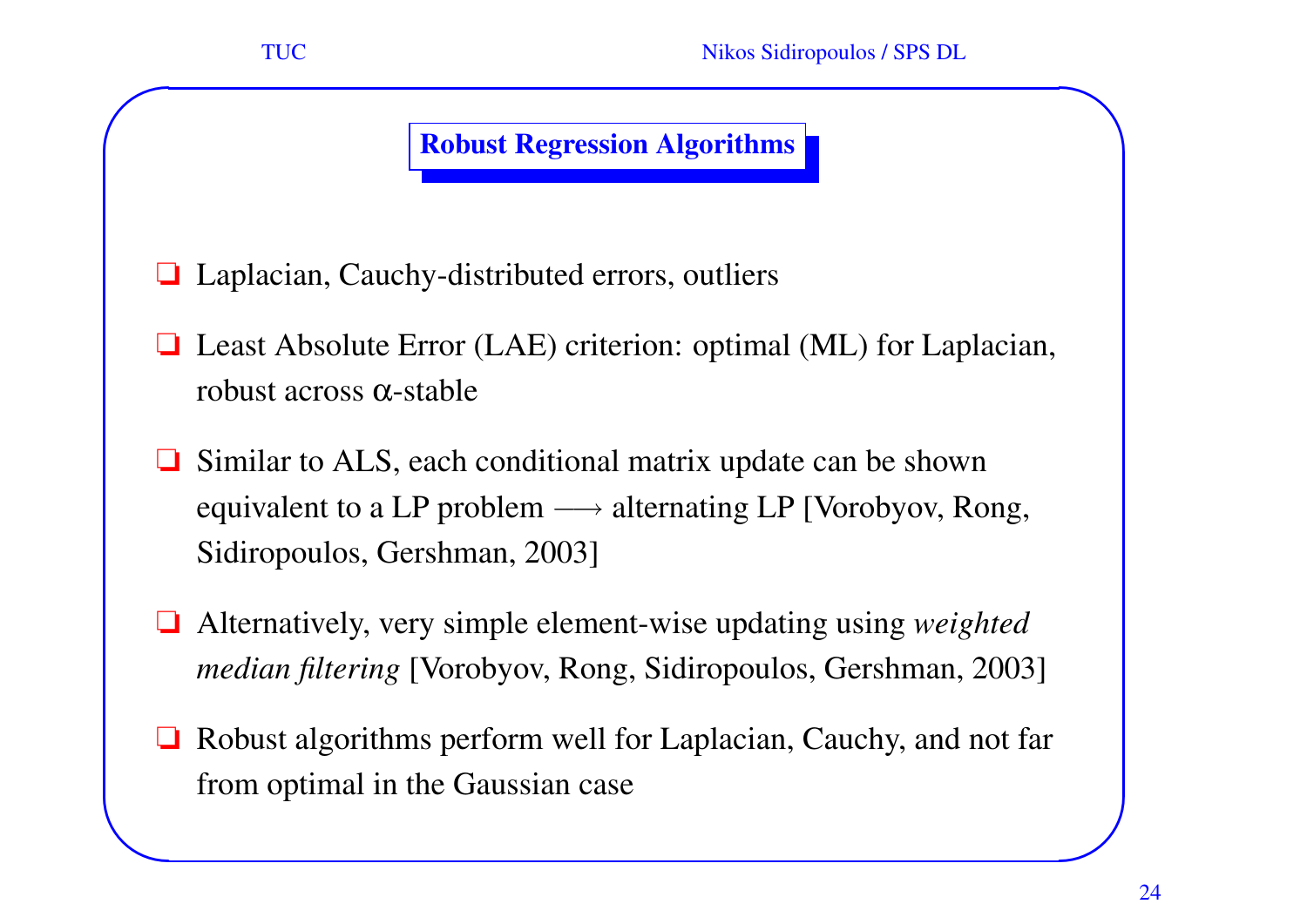## CRBs for the PARAFAC model

- ❏ Dependent on how scale-permutation ambiguity is resolved
- ❏ Real i.i.d. Gaussian, 3-way, Complex circularly symmetric i.i.d. Gaussian, 3-way & 4-way [Liu & Sidiropoulos, TSP 2001]
- ❏ Compact expressions for complex 3-way case & asymptotic CRB when one mode length goes to infinity [Jiang & Sidiropoulos, JASP/SMART:04]
- ❏ Laplacian, Cauchy [Vorobyov, Rong, Sidiropoulos, Gershman, TSP:04] - scaled versions of the Gaussian CRB; scaling parameter only dependent on noise pdf

**✬**

**✫**

**✪**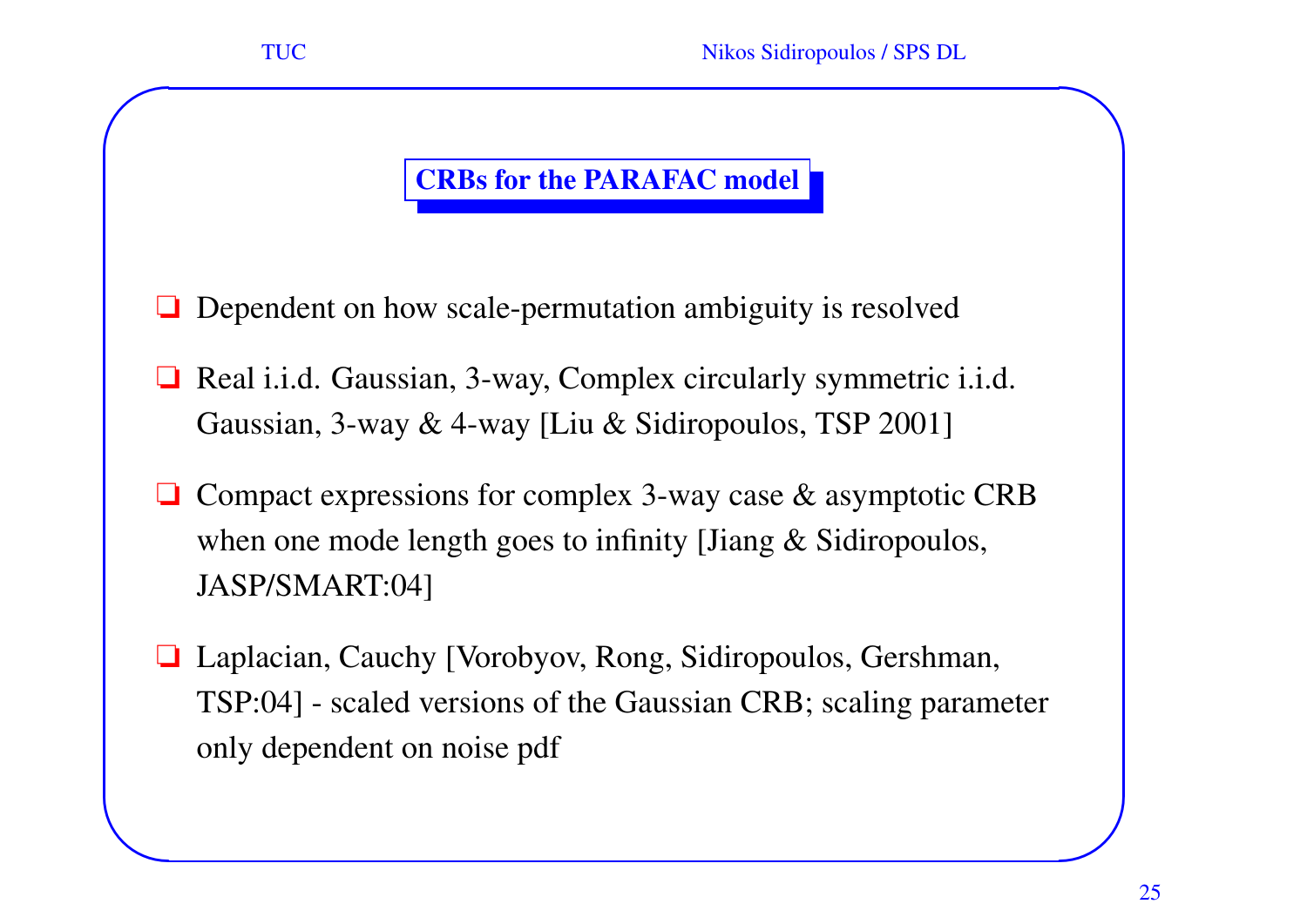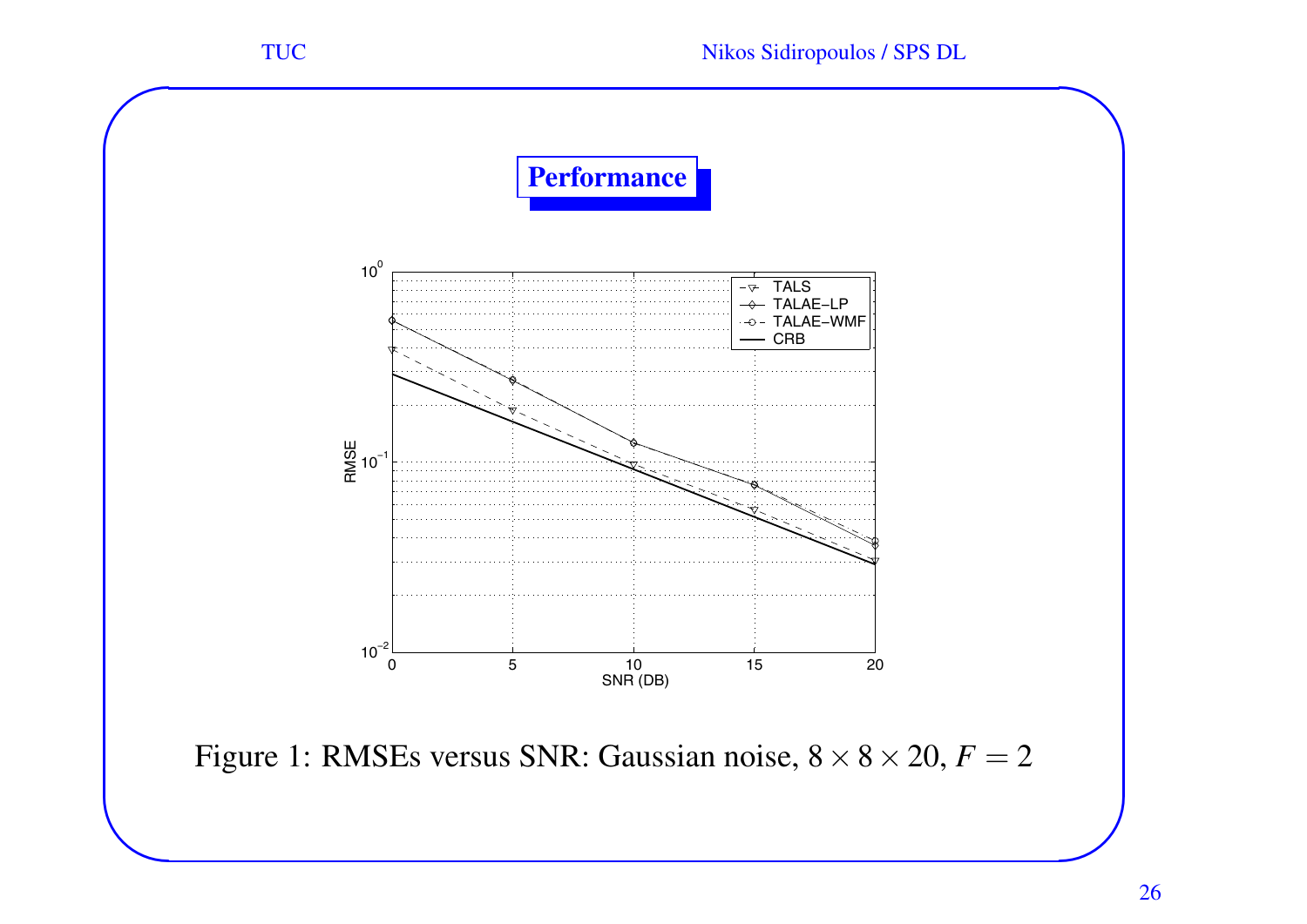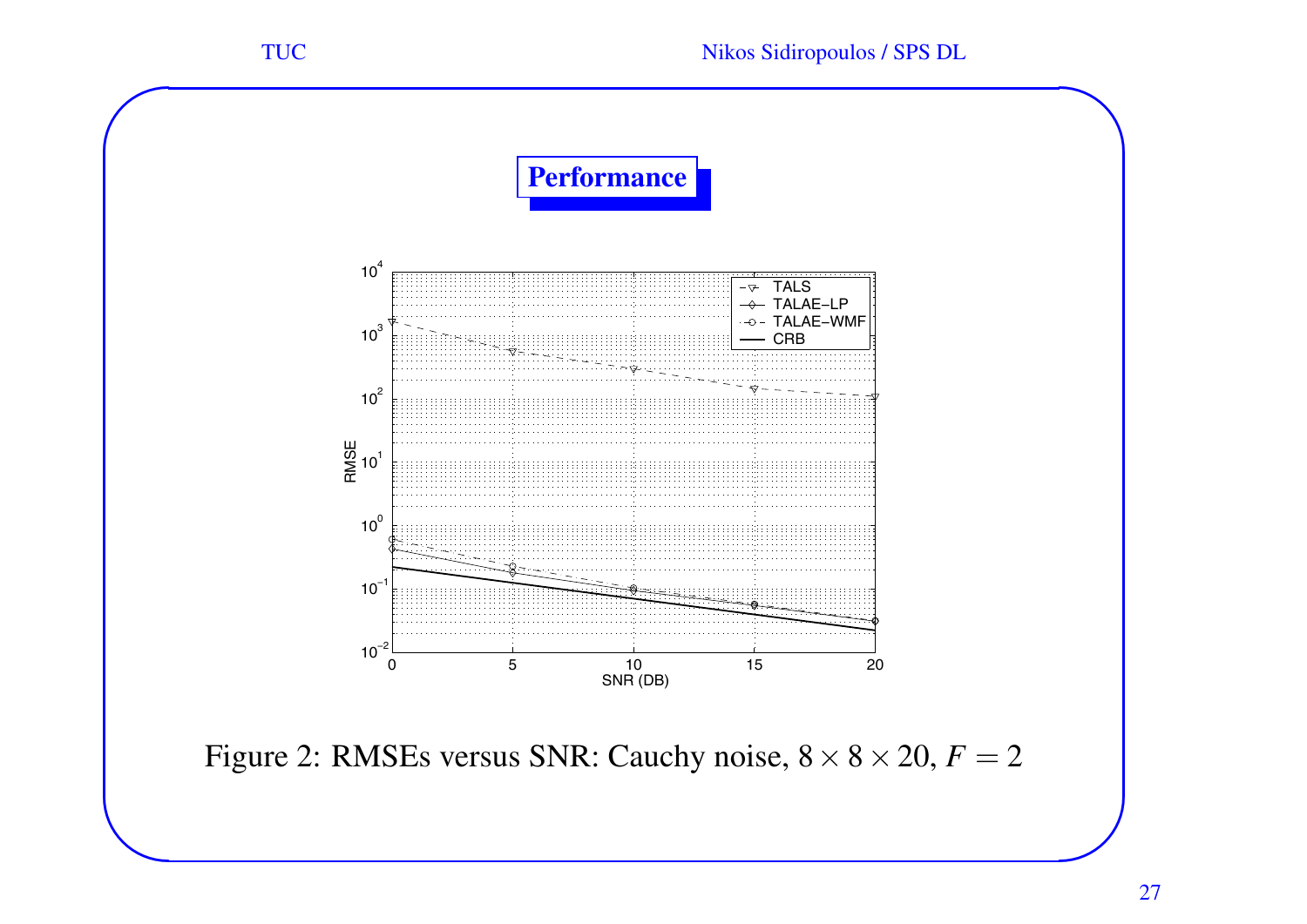**✫**

### Performance

☞ ALS works well in AWGN because it is ML-driven, and with 3-way data it is easy to ge<sup>t</sup> to the large-samples regime: e.g.,  $10\times10\times10= 1000$ 

☞ Performance is worse (and further from the CRB) when operating close to the identifiability boundary; but ALS *works* under model identifiability conditions only, which means that at high SNR the parameter estimates are still accurate

☞ Main shortcoming of ALS and related algorithms is the high computational cost

☞ For difficult datasets, so-called *swamps* are possible: progress towards convergence becomes extremely slow

**✪**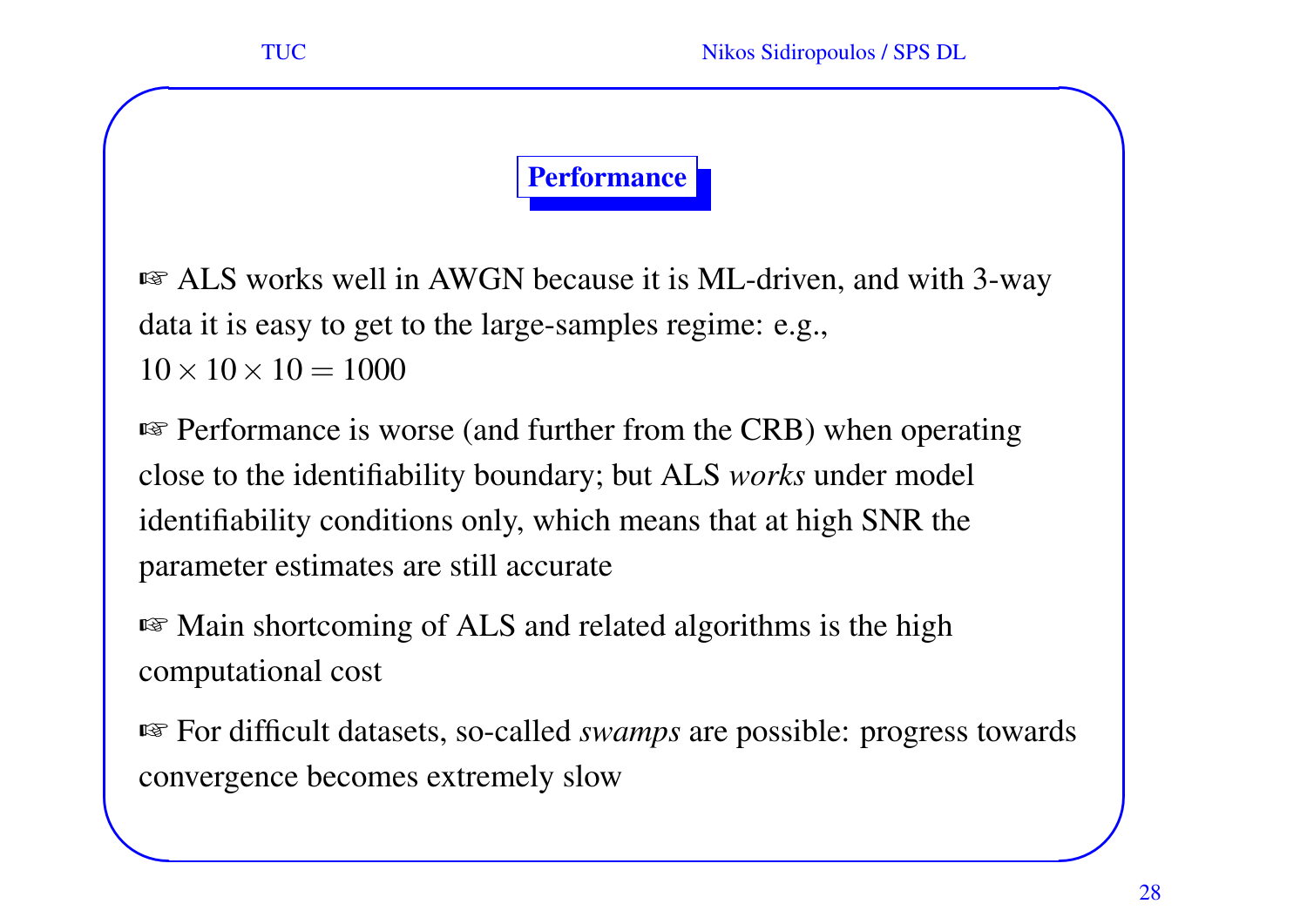#### Demo: Blind speech separation

- ❏Frequency-domain vs time-domain methods
- ❏ Joint diagonalization (symmetric PARAFAC / INDSCAL) per frequency bin
- $\Box$  Exploits time variation in speaker powers:  $\mathbf{R}_k(f) = \mathbf{A}(f)\mathbf{D}_k\mathbf{A}$ *H* ( *f* )
- ❏ Frequency-dependent permutation problem is key
- ❏ How to ensure consistency ("string together") across bins
- ❏ Engineering! not science ...

**✬**

- ❏We now have *very competitive* solution
- **✫**❏ Joint work with D. Nion, K. Mokios, A. Potamianos http: //www.telecom.tuc.gr/~nikos/BSS\_Nikos.html

**✪**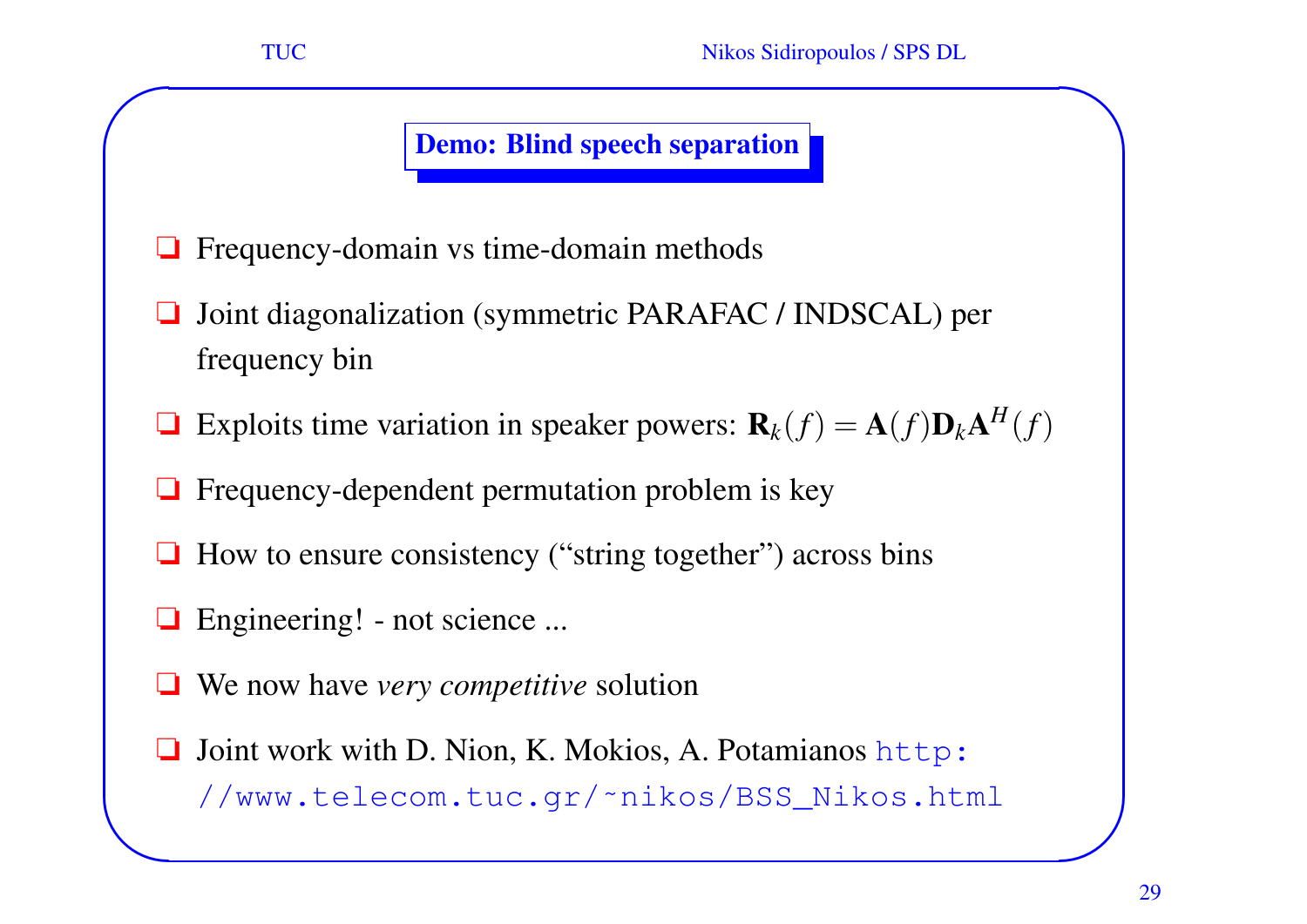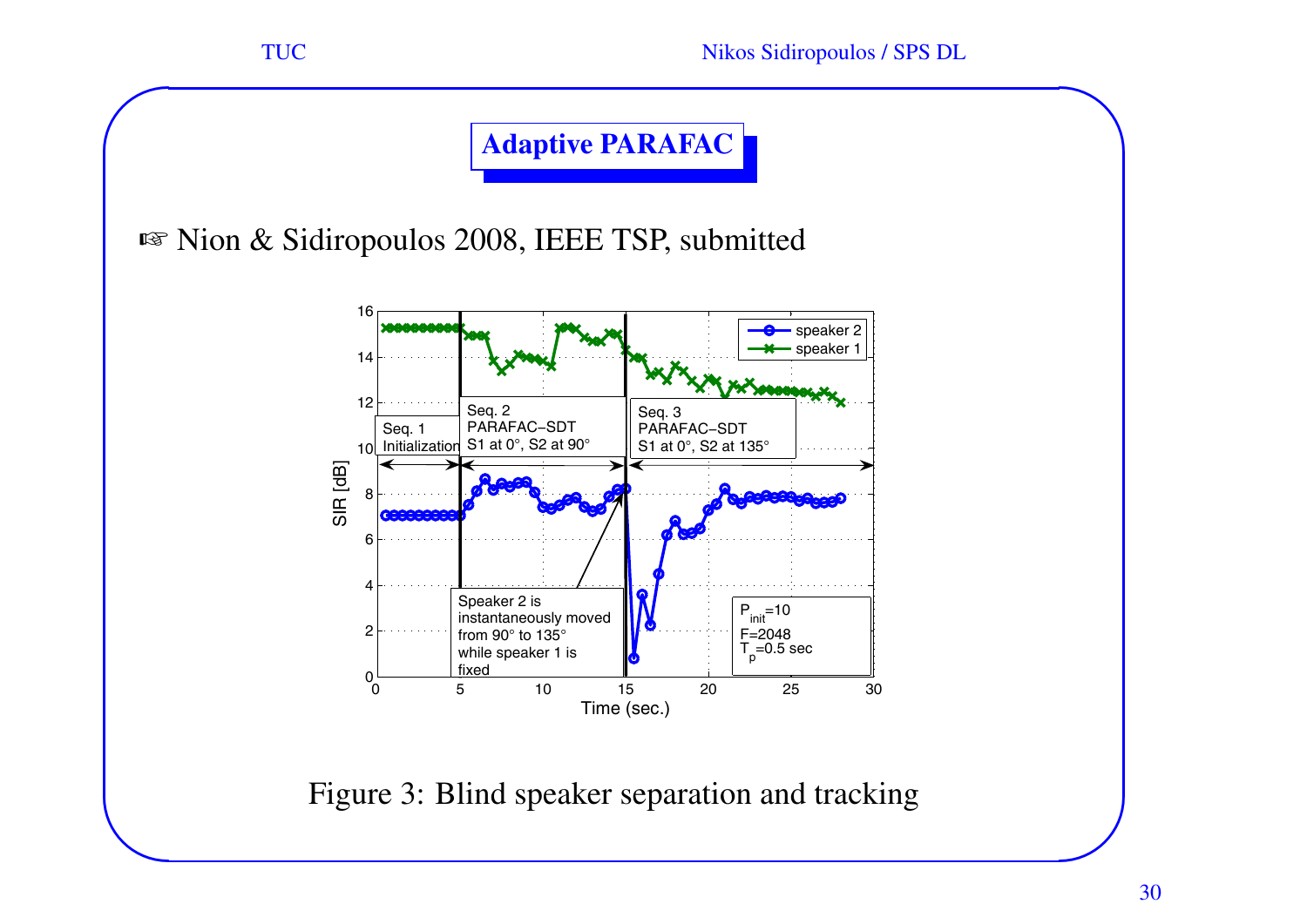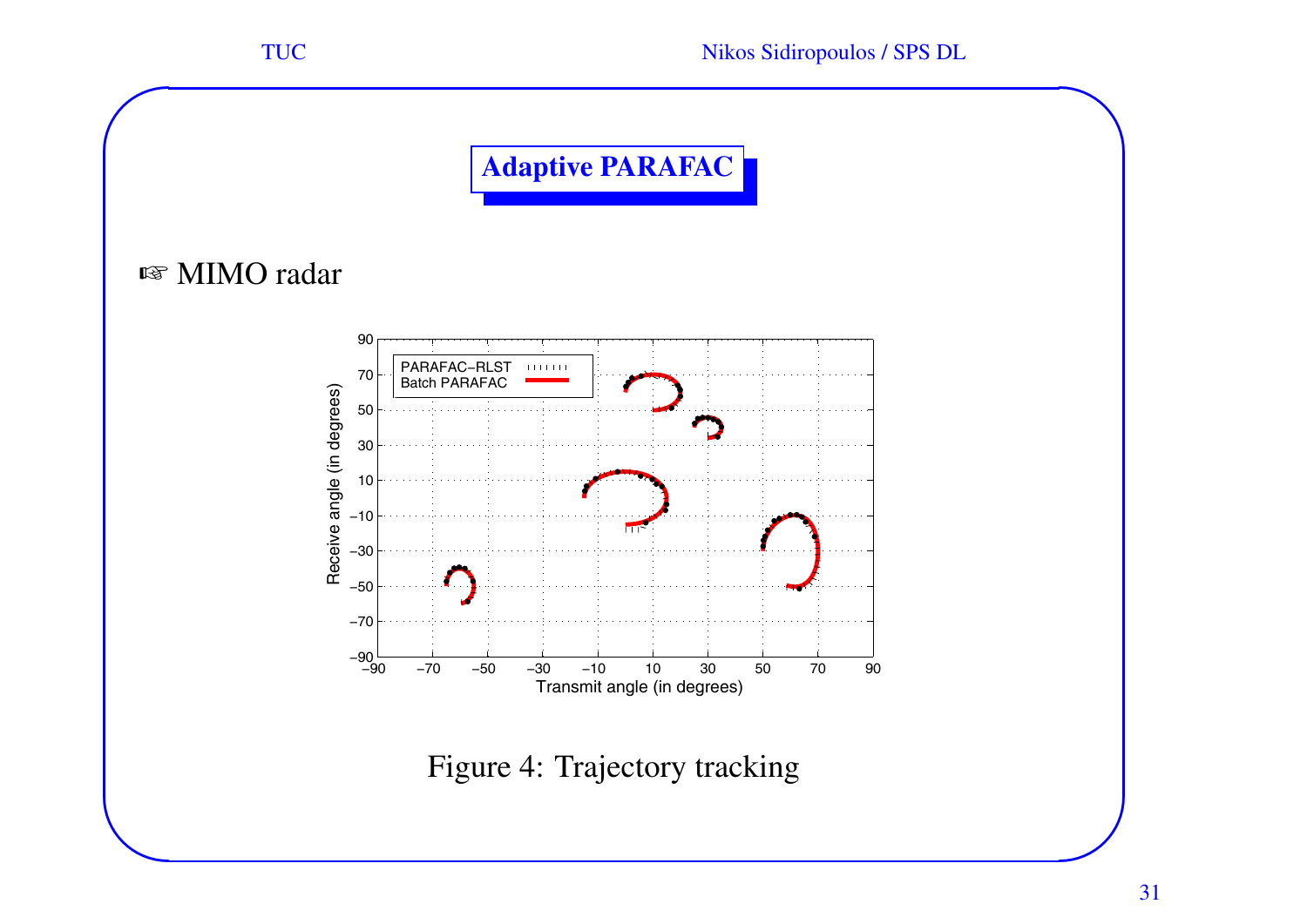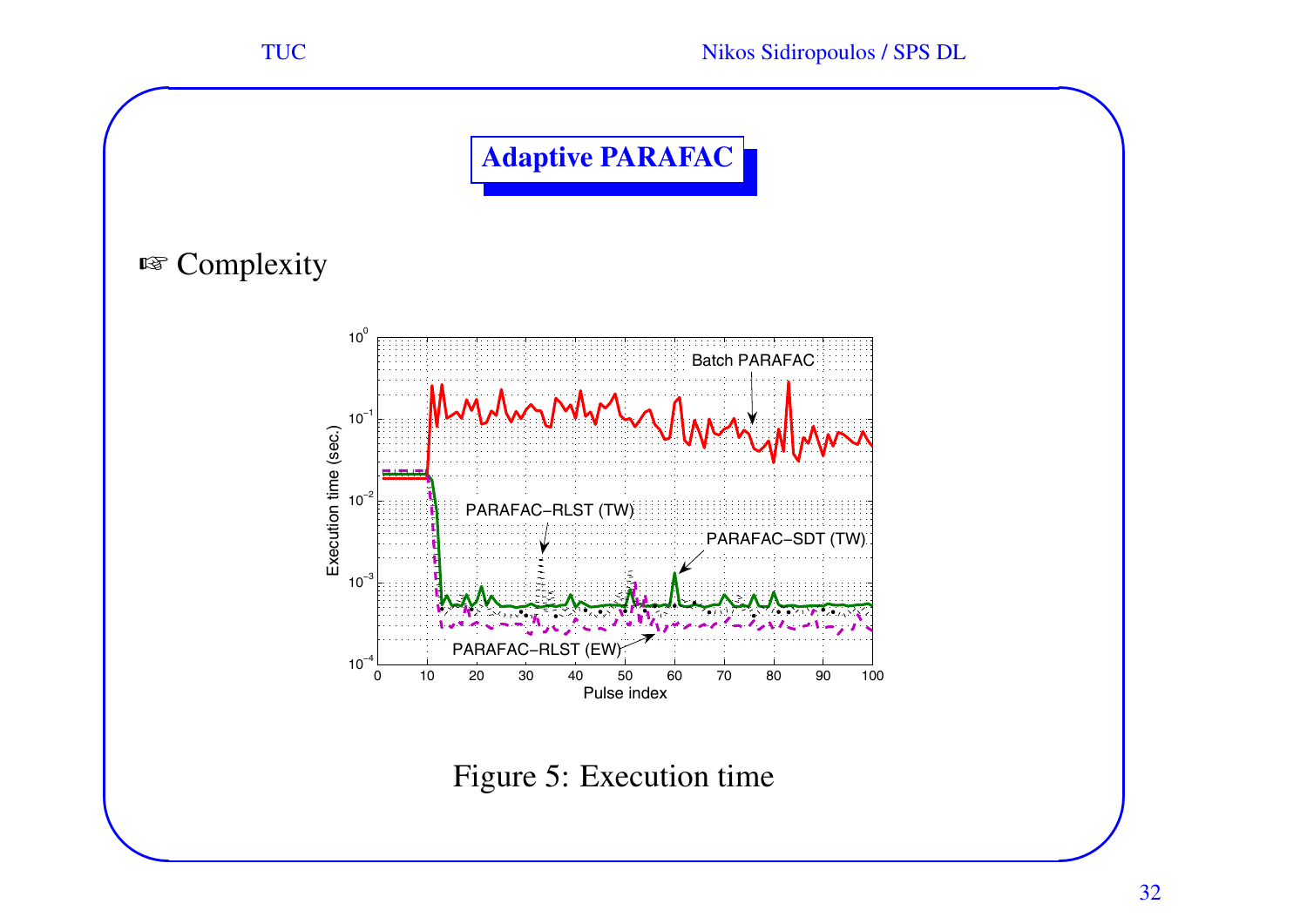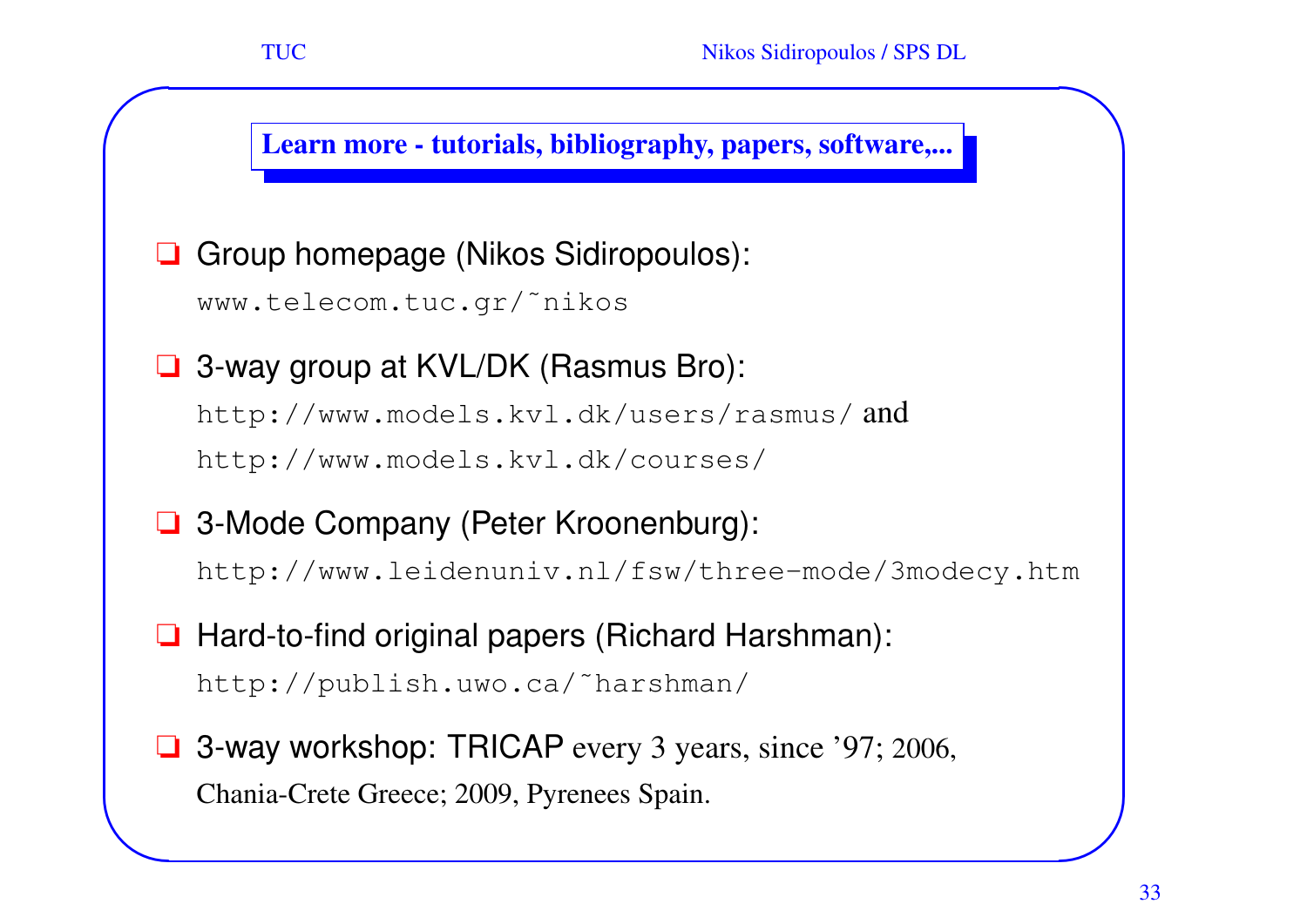#### What lies ahead & wrap-up

- ❏**□** Take home point:  $(N > 3)$ -way arrays *are* different; low-rank models unique, have many applications
- ❏ Major challenges: Rank & uniqueness: i) rank detection; ii) necessary & sufficient conditions, esp. for higher-way models; iii) uniqueness under application-specific constraints
- ❏ Major challenges: Algorithms: Faster at small performance loss; incorporation of application-specific constraints
- ❏ New exciting applications: Yours!

**✬**

**✫**

**✪**